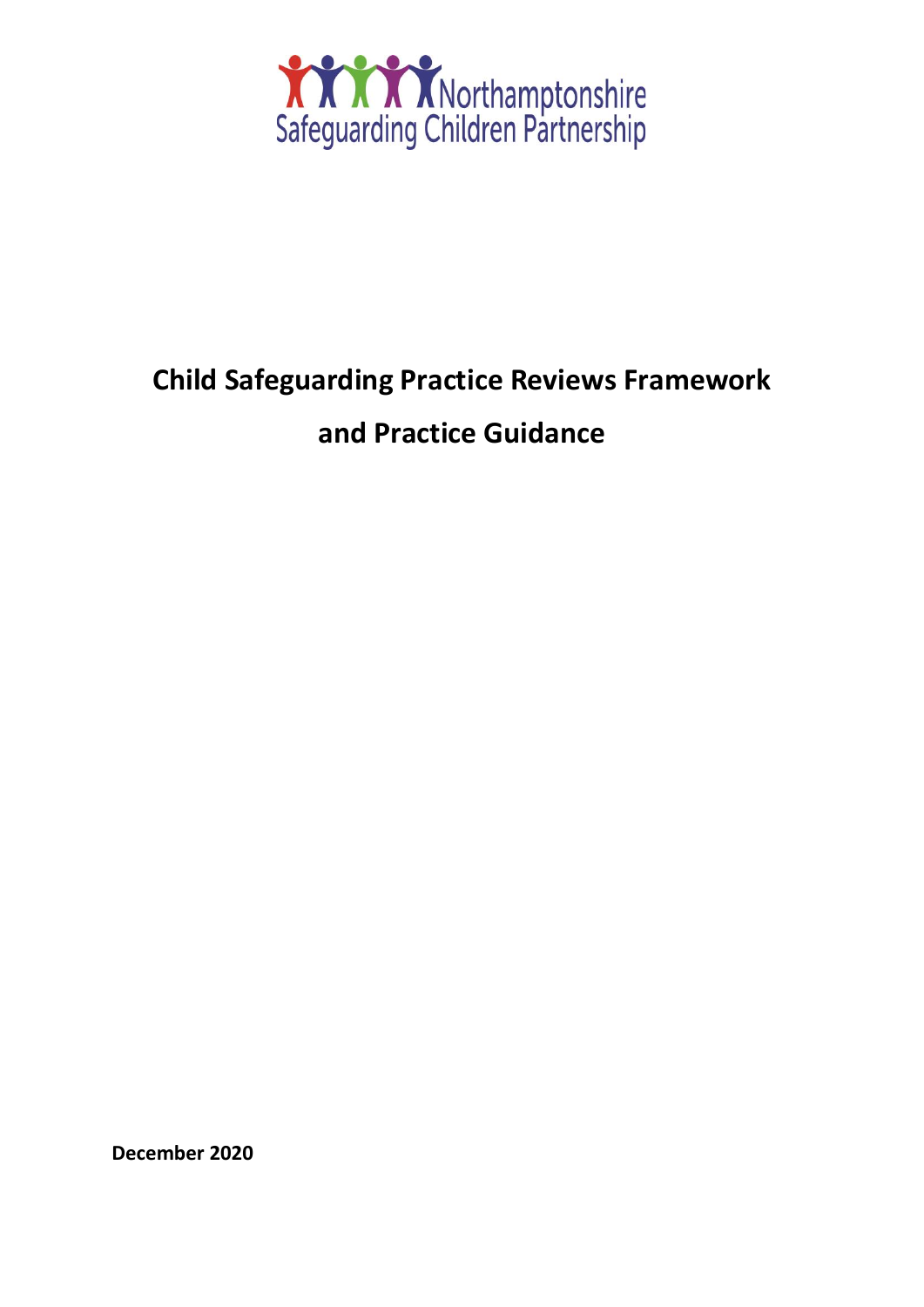

## **Contents**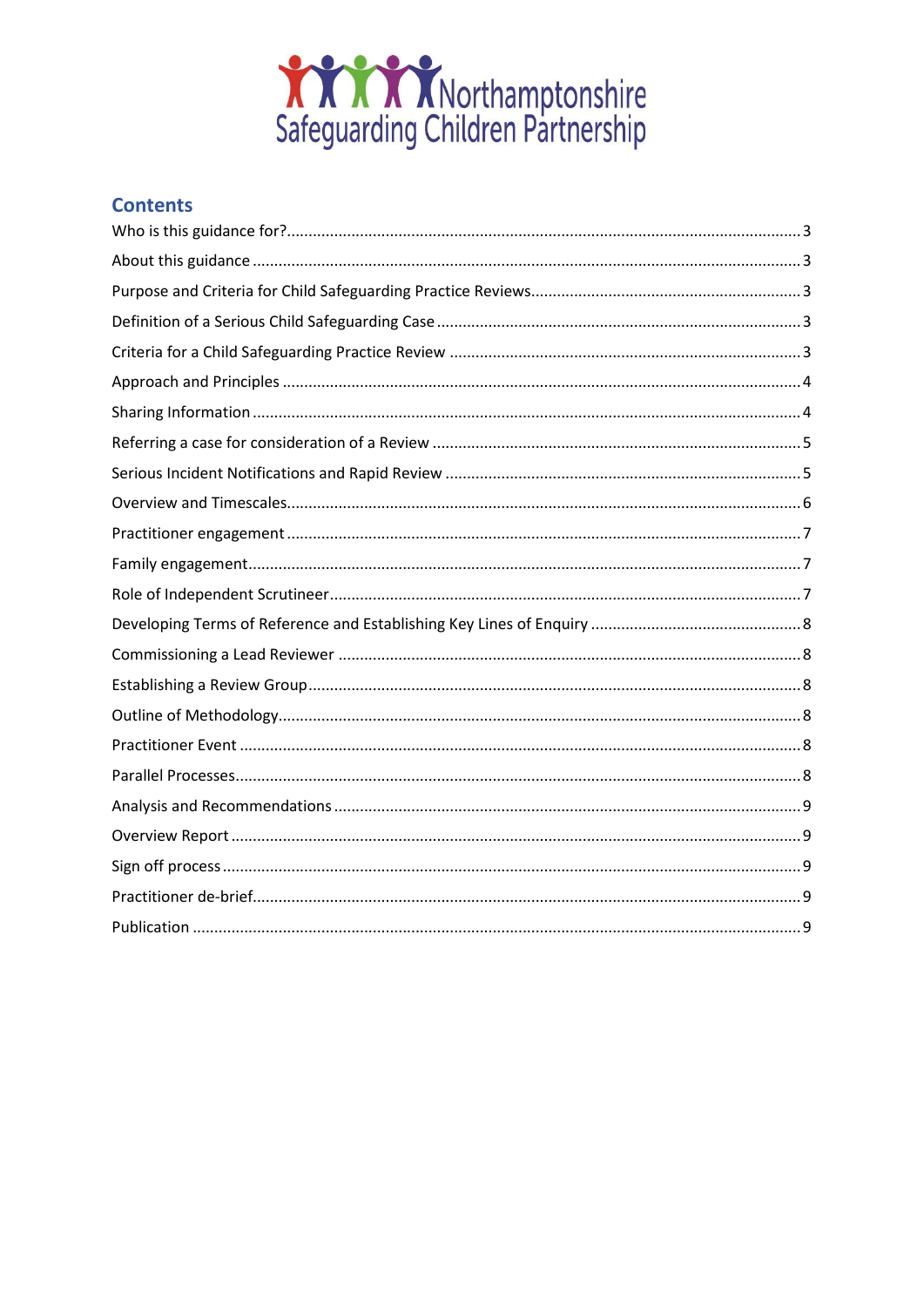

## <span id="page-2-0"></span>**Who is this guidance for?**

This practice guidance has been developed for all safeguarding partners, but in particular, those involved in undertaking or contributing to Child Safeguarding Practice Reviews, such as Independent Lead Reviewers, Review Groups, Authors providing information reports on behalf of their organisation as well as those responsible for quality assuring and embedding the learning from the review process.

## <span id="page-2-1"></span>**About this guidance**

This guidance provides multi-agency safeguarding arrangements in Northamptonshire with a framework for the commissioning and dissemination of learning from Child Safeguarding Practice Reviews, along with guidance for practitioners involved in such reviews and is in accordance with the statutory guidance set out in *Working Together to Safeguard Children (2018).*

It describes the process and approach and key statutory elements of Child Safeguarding Practice Reviews and related processes along with templates and guidance for professionals in a suite of appendices.

## <span id="page-2-2"></span>**Purpose and Criteria for Child Safeguarding Practice Reviews**

The purpose of a child safeguarding practice review is to explore how practice can be improved through changes to the system itself. Reviews should seek to understand both why mistakes were made and to comprehend whether mistakes made on one case frequently happen elsewhere and to understand why.

Child Safeguarding Practice Reviews are learning reviews and not designed to hold individuals and organisations to account for not meeting professional safeguarding standards. Nevertheless, where reviews identify any actual or potential errors or violations, they should ensure that proper lines of accountability are followed to ensure that those responsible are held to account.

## <span id="page-2-3"></span>**Definition of a Serious Child Safeguarding Case**

*Working Together to Safeguard Children 2018* defines serious child safeguarding cases as those in which:

• abuse or neglect of a child is known or suspected **and** the child has died or been seriously harmed.

Serious harm includes (but is not limited to) impairment of physical health **and** serious / long-term impairment of a child's mental health or intellectual, emotional, social or behavioural development. *Working Together 2018* advises that consideration be given to whether impairment is likely to be long-term, even if this is not immediately obvious. Even if a child recovers, serious harm may still have occurred. Child perpetrators may be the subject of a review, if the definition of a serious child safeguarding case is met.

## <span id="page-2-4"></span>**Criteria for a Child Safeguarding Practice Review**

Safeguarding Partners are required to consider certain criteria and guidance when determining whether to carry out a Local Child Safeguarding Practice Review.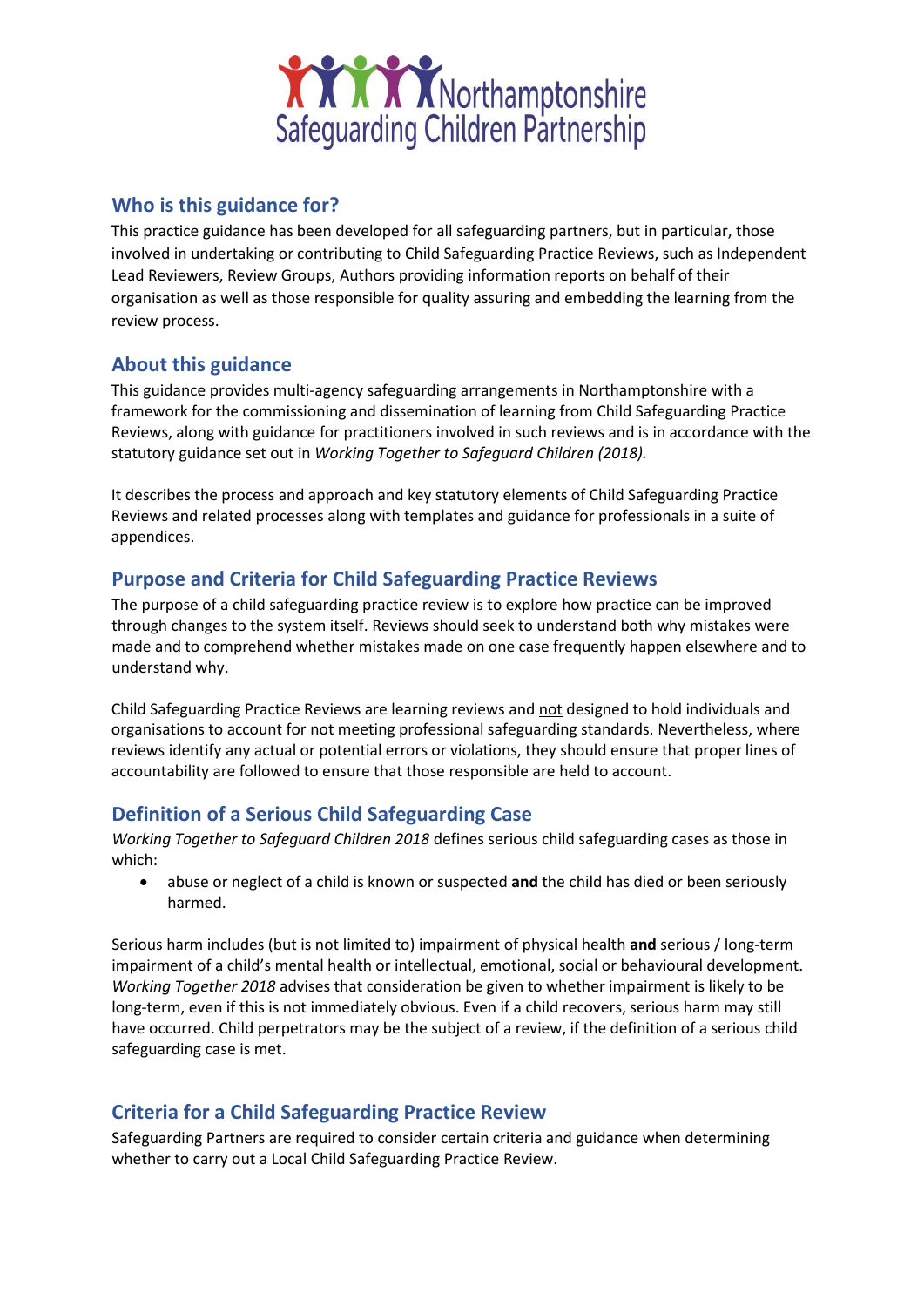

#### They **must take into account** whether the case:

- highlights or may highlight improvements needed to safeguard and promote the welfare of children, including where those improvements have been previously identified;
- highlights or may highlight recurrent themes in the safeguarding and promotion of the welfare of children;
- highlights or may highlight concerns regarding two or more organisations or agencies working together effectively to safeguard and promote the welfare of children; and
- is one which the Child Safeguarding Practice Review Panel have considered and concluded that a local review may be more appropriate.

They should also **have regard to** the following circumstances:

- where the Safeguarding Partners have cause for concern about the actions of a single agency;
- where there has been no agency involvement and this gives the Safeguarding Partners cause for concern;
- where more than one local authority, police area or clinical commissioning group is involved, including in cases where families have moved around;
- where the case may raise issues relating to safeguarding or promoting the welfare of children in institutional settings.

## <span id="page-3-0"></span>**Approach and Principles**

- Each case will be considered on an individual basis.
- NSCP will conduct Child Safeguarding Practice Reviews in line with good practice.
- Decisions on whether to undertake a Child Safeguarding Practice Review will be transparent and the rationale shared with relevant partners.
- The child will be placed at the centre of the process.
- All reviews will be proportionate to the circumstances of the case and focus on the potential learning.
- All reviews will be conducted in a way which:
	- a. reflects the child's perspective and family context;

b. considers and analyses frontline practice as well as organisational structures and learning;

- c. establishes the reasons why events occurred as they did; and
- d. reaches recommendations that will improve outcomes for children.
- Families, including surviving children, will be invited to contribute to reviews unless there is a strong reason not to. Steps will be taken to sensitively manage their expectations and ensure they understand how they are going to be involved.
- Practitioners will be fully involved in reviews and invited to contribute their perspectives without fear of being blamed for actions they took in good faith.

## <span id="page-3-1"></span>**Sharing Information**

Information sharing is essential to safeguard and promote the welfare of children and young people. Effective Child Safeguarding Practice Reviews are equally dependent on all relevant partners sharing the information they hold about the case and associated professional practice.

• The Safeguarding Partners have the formal authority to request information to support both national and local Child Safeguarding Practice Reviews and the power to take legal action if information is withheld without good reason.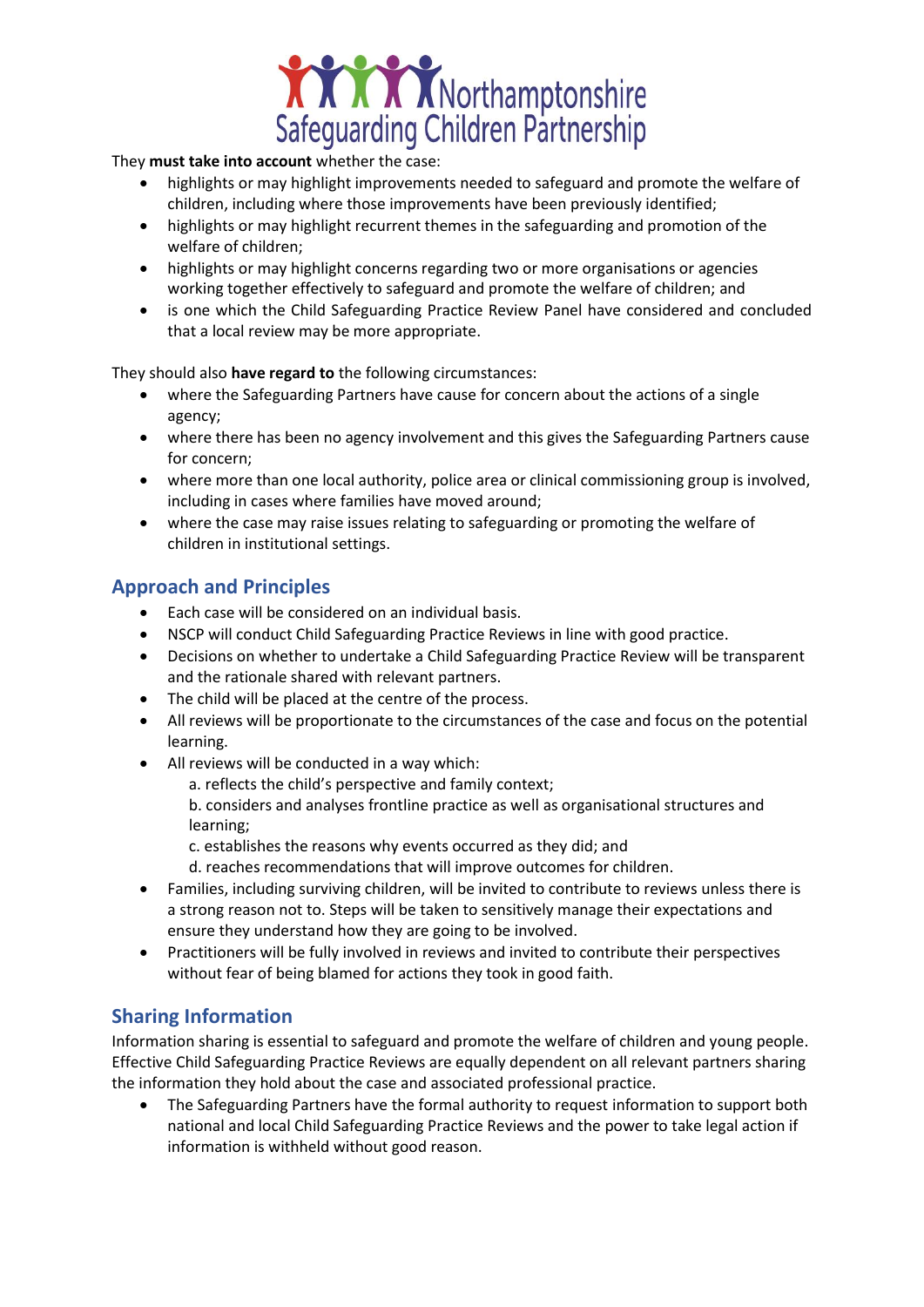# **Safeguarding Children Partnership**

- All agencies will be expected to share relevant information within the timescales requested. This may, when necessary, include sharing information without consent (such as where there is an ongoing police investigation). This includes information about parents, guardians and other family members as well as the child(ren) who are subject of the review.
- Where a request is for health records this applies to all records of NHS commissioned care whether provided under the NHS or in the independent or voluntary sector.

Good practice principles around information sharing will always be followed, particularly around 'how' information is shared. For example, when responding to requests for information, agencies should:

- Identify how much information to share;
- Distinguish fact from opinion;
- Ensure that they give the right information to the right individual;
- Ensure that they share information securely;
- Where possible, be transparent with the individual, informing them that that the information has been shared (as long as doing so does not create or increase the risk of harm);
- Record all information sharing decisions and reasons in line with organisational procedures.

In the case of any disagreement or failure to comply with a formal information request, the Independent Lead Reviewer or a Review Team member will refer the issue to the Child Safeguarding Practice Review Group (or local equivalent) who will seek to resolve this with the strategic Safeguarding Lead for the agency concerned. If a prompt resolution cannot be found, the issue will be escalated to the Safeguarding Partners for formal action.

## <span id="page-4-0"></span>**Referring a case for consideration of a Review –** *See Appendix 1 for Template and supplementary guidance on completing the form*

Any professional within the partnership can submit a case for consideration of a Review.

The form will then be considered by members of the Rapid Review group, as detailed below, and a written response to the referral to advise of the recommendation made.

The outcome may be that a Rapid Review is recommended or that the learning has been identified and can be taken forward through specified mechanisms.

## <span id="page-4-1"></span>**Serious Incident Notifications and Rapid Review –** *see Appendix 2a for Serious*

#### *Incident Notification and Rapid Review flowchart and Appendix 2b the Additional Information Request template including supplementary guidance on completing the request form*

The decision to submit a Serious Incident Notification (SIN) to the National Panel sits with the Local Authority and must be submitted to the National Panel within 5 days of the incident occurring. There are specific and prescriptive criteria that require submission of a Serious Incident Notification. It is the responsibility of the Local Authority to submit when:

- Abuse or neglect of a child is known or suspected; and
- The child has been seriously harmed.

Serious harm includes (but is not limited to) serious and/or long-term impairment of a child's mental health or intellectual, emotional, social or behavioural development. It should also cover impairment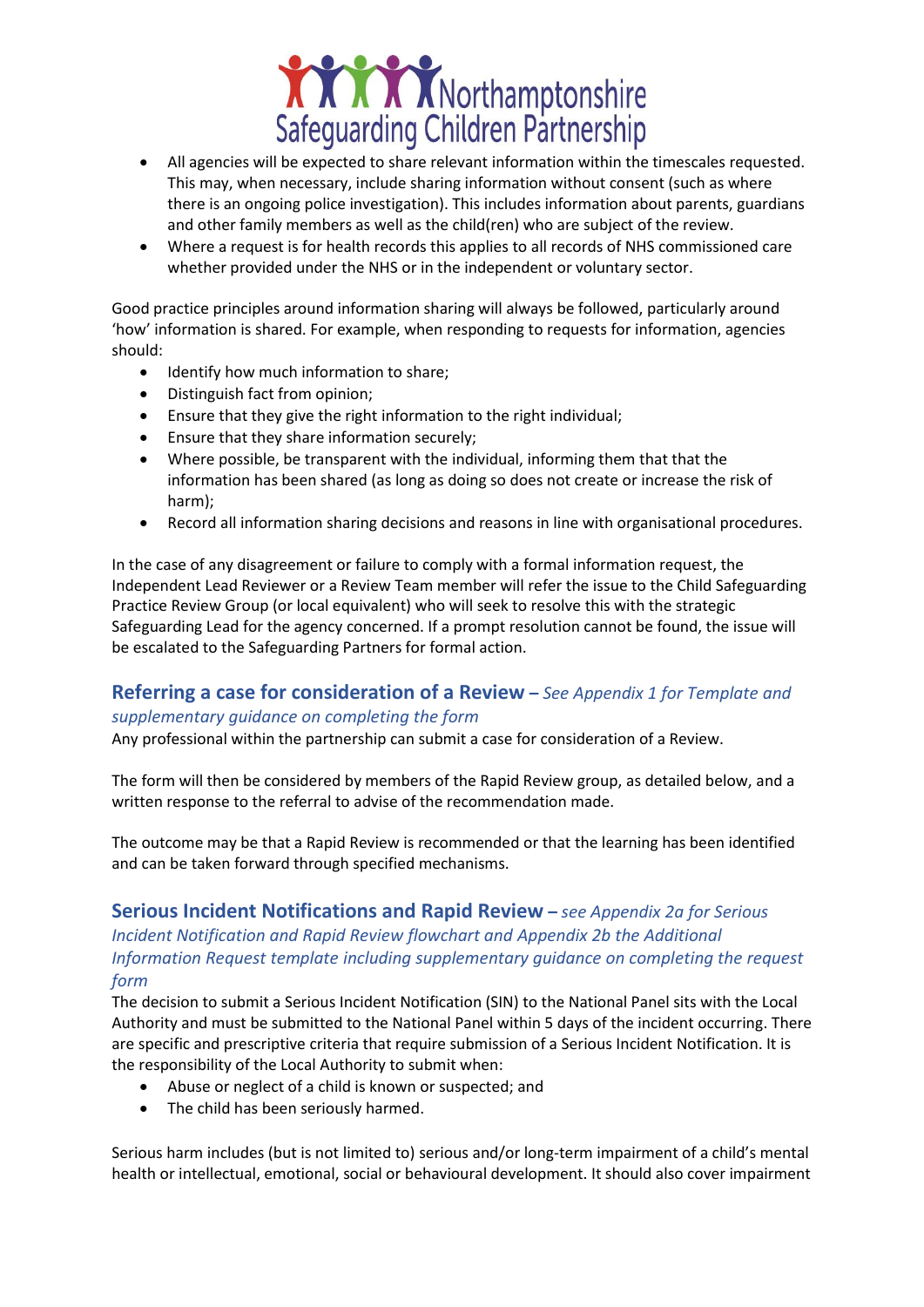

of physical health. This is not an exhaustive list. When making decisions, judgment should be exercised in cases where impairment is likely to be long-term, even if this is not immediately certain. Even if a child recovers, including from a one-off incident, serious harm may still have occurred

All agencies who have had involvement with the child or family will be required to contribute to the Rapid Review by providing relevant information. To support this, an Additional Information template will be provided along with guidance for practitioners. *See Appendix 2b.*

Professionals are required to complete and return the Additional Information template **within 7 working days** of the date the request is made.

A Rapid Review meeting will take place as soon as the Additional Information is collated and a recommendation made. This report is then presented to Strategic Leads for their decision and then the report submitted to the National Panel **within 15 working days**.

The Rapid Review meeting consists of:

- Designated Doctor for Safeguarding Children, Northamptonshire Clinical Commissioning Group – and Chair of Local Learning Review Sub Group;
- Head of Child Protection Team, Northamptonshire Police;
- Service Manager, Northamptonshire Children's Trust; and
- Any other specialist professional as identified.

The Rapid Review meeting should:

- review the facts about the case as presented in the partner's provided documentation;
- discuss whether any immediate action is needed to ensure children's safety;
- identify immediate learning that can be acted upon;
- consider the potential for identifying improvements to safeguard and promote the welfare of children; and
- make a recommendation on whether the case requires a Child Safeguarding Practice Review if there is significant more learning to be identified.

If it is deemed that all relevant learning has been identified, this will be taken forward by appropriate actions and a 6 step learning briefing developed for the purpose of dissemination across the partnership and for discussion within team meetings.

If the decision is for a Child Safeguarding Practice Review to be undertaken, a 6 step learning briefing will be created to help inform learning and be disseminated within appropriate teams.

## <span id="page-5-0"></span>**Overview and Timescales**

Reviews will vary in their scope and complexity but in all cases learning should be identified and acted upon as quickly as possible. This includes before the review has formally commenced and while it is in progress.

A Rapid Review and decision on all referrals should be made within the timescales outlined in guidance from the National Panel (currently **within 15 working days**).

All statutory Child Safeguarding Practice Reviews should be completed no later than **six months**  from the date of the decision to initiate a review.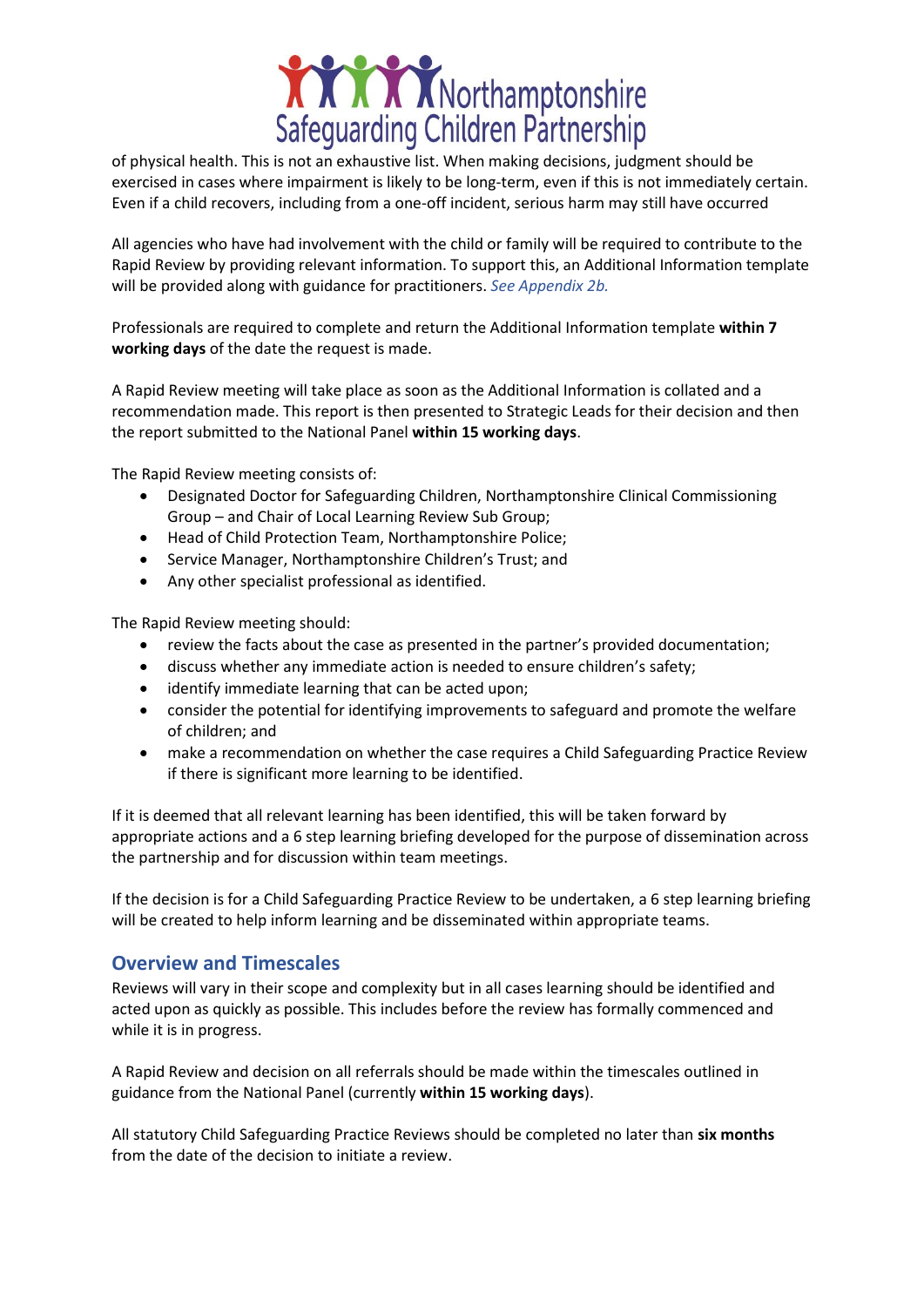# Sometimes the complexity of a case does not become apparent until the review is underway. For

example, the police undertaking a criminal investigation may in some instances request the review delay involving specific key individuals. Any delays need to be considered by the Local Learning Review Sub Group and Strategic Leads as soon as they arise. If the delay will prevent the publication of the final report within six months, the National Panel should be advised.

## <span id="page-6-0"></span>**Practitioner engagement** – *see Appendix 3 for supplementary guidance for practitioners*

Practitioner engagement and contributions to a Child Safeguarding Practice Review is essential and helps inform the Review Group to understand the situation and decision making of individuals.

Due to multiple handovers within Children's Services, we need to make sure that new workers / teams are notified to NSCP so they are not left out.

It is important for managers to encourage their staff to attend these events and for practitioners to understand these events are a safe environment for them to speak openly and honestly about the case and relevant events.

## <span id="page-6-1"></span>**Family engagement**

When the decision has been made to undertake a Child Safeguarding Practice Review the immediate family (parents) are informed. Each case is considered as to whether other family members need to be included.

Parents are informed by letter and if possible, this will be delivered by a practitioner they are already familiar with, often via their allocated Social Worker. Parents will be asked for consent for the Review Group to be able to access their medical records and they will be given the opportunity to contribute to the review by speaking with the Lead Reviewer and / or a further member of the Review Group.

Mid-process, a further letter will be sent to parents (and other family members if deemed a requirement) to further invite and encourage them to contribute to the review.

When a review is concluded, parents (and other family members if they have participated in the review process) are given the opportunity to hear the findings of the review from the Lead Reviewer, immediately prior to publication.

Family engagement will form part of every Review Group meeting and a genogram will be developed at the outset to understand the family's structure.

## <span id="page-6-2"></span>**Role of Independent Scrutineer**

Northamptonshire Safeguarding Children Partnership commissioned an Independent Scrutineer to challenge and scrutinise safeguarding arrangements in the county.

Their role in this process will be:

- Help inform the decision made at the Rapid Review;
- Attend the Initial Review Group meeting to create Terms of Reference per Child Safeguarding Practice Review; and
- Review the initial draft of the Overview Report to help inform the Review Group discussions.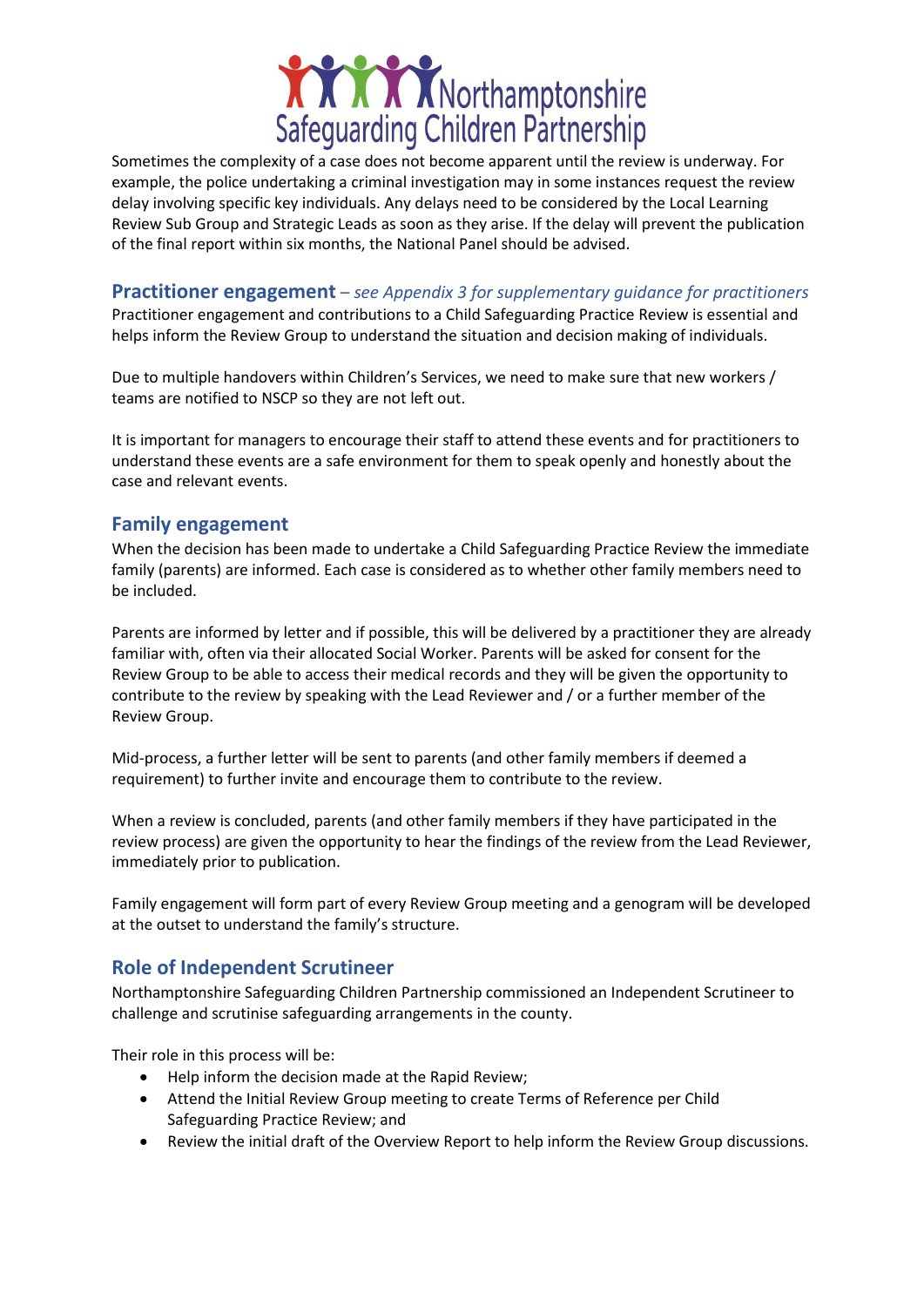# **Safeguarding Children Partnership**

## <span id="page-7-0"></span>**Developing Terms of Reference and Establishing Key Lines of Enquiry**

Following the Strategic Lead decision to undertake a Child Safeguarding Practice Review, a Review Group *(historically referred to as the Panel)* will be established to support the Lead Reviewer.

The first meeting of the Review Group will focus on scoping the Terms of Reference for the review and establishing key lines of enquiry, which will be supported by observations made by the Independent Scrutineer and the Rapid Review report.

## <span id="page-7-1"></span>**Commissioning a Lead Reviewer**

A Lead Reviewer will be appointed to manage the review process, chair meetings of the Review Group, facilitate the Practitioner Event and author the final Overview Report.

NSCP Business Office will inform the National Panel, Ofsted and the Department for Education that a Child Safeguarding Practice Review has been commissioned and the name of the Lead Reviewer commissioned via email to:

- Mailbox.NationalReviewPanel@education.gov.uk
- SCR.SIN@ofsted.gov.uk
- Mailbox.CPOD@education.gov.uk

## <span id="page-7-2"></span>**Establishing a Review Group**

The Review Group will be made up of a representative from each of the three Strategic Lead agencies:

- Northamptonshire Children's Social Care;
- Northamptonshire Clinical Commissioning Groups; and
- Northamptonshire Police.

The Review Group will also include representation from two further partner agencies (one of whom will not have had any involvement with the family the review is about).

### <span id="page-7-3"></span>**Outline of Methodology** *– see Appendix 4a for CSPR Process Flowchart, Appendix 4b for Key Events Analysis Report template and Appendix 4c for Chronology template*

The Rapid Review will identify initial learning and concerns to inform discussions at the first Review Group meeting where Terms of Reference will be set out, along with key lines of enquiry. This meeting will also be informed of the views of the Independent Scrutineer.

Following the initial Review Group meeting to set the Terms of Reference, an Author briefing will take place that will include the Review Group members where the agreed Terms of Reference will be discussed and expectations set out for authors.

Authors will be provided with the necessary templates and supplementary guidance, along with a time frame for completion *(please see Appendices 4b and 4c).*

<span id="page-7-4"></span>**Practitioner Event** *– see Appendix 5a for practitioner event guidance and Appendix 5b for Guidance for Managers*

<span id="page-7-5"></span>**Parallel Processes –** *see Appendix 6 for Parallel Process Guidance*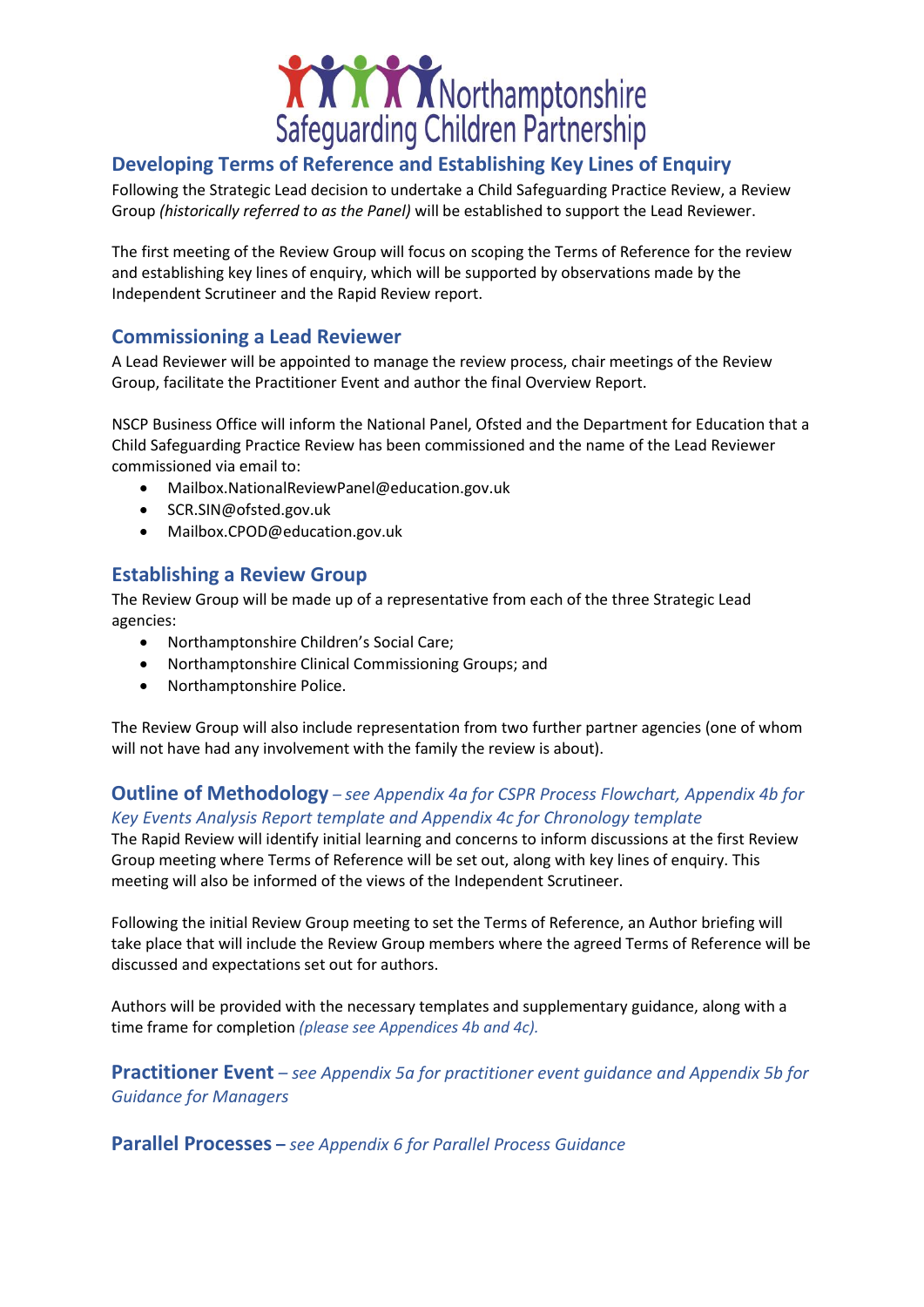

## <span id="page-8-0"></span>**Analysis and Recommendations** *– see Appendix 7 for supplementary guidance*

## <span id="page-8-1"></span>**Overview Report**

Following the submission of agency chronologies and Analysis Reports and Practitioner Event, the Lead Reviewer will draft a first version of the Overview Report. This will be considered by the Review Group and Independent Scrutineer for comment and revision.

A revised Overview Report will then be considered by the Local Learning Review Sub Group for comment, any revision and agreement before being presented to Strategic Leads.

<span id="page-8-2"></span>All Overview Reports are anonymous with no identifiable child or family information provided.

## **Sign off process**

Once the Overview Report has been agreed by the Review Group and Local Learning Review Sub Group, it will be presented to strategic Leads for consideration and final sign off.

Once this has taken place, the Overview Report will be submitted to the National Panel for consideration information. The National Panel will acknowledge the Overview Report and may provide feedback to Strategic Leads; however, this is in a guidance capacity only.

## <span id="page-8-3"></span>**Practitioner de-brief**

Two Practitioner de-briefs, delivered by the Lead Reviewer, will be held within a couple of days of scheduled publication.

- The first will be for practitioners directly involved in the review and will be conducted in a manner that is sensitive to their needs.
- The second will be an open event for any practitioner keen to hear the findings from the review and empower their learning.

## <span id="page-8-4"></span>**Publication**

Working Together to Safeguard Children 2018 states that publishing Overview Reports is expected, therefore, all reports should be written in a manner for publication.

The National Panel should be informed of the publication date and receive the final version of the Overview Report at least 14 days prior to the publication date.

Elected Council members are informed of the publication date and a briefing provided.

Publication is managed by NSCP Communications Sub Group who will create a press statement that is circulated to press members approximately 2 days prior to publication and inviting them to a 1:1 interview with representatives of the NSCP (Strategic Leads or their delegates).

Overview Reports are made available on the NSCP website on the agreed day of publication – usually around 10:00 hours.

**Appendix 1**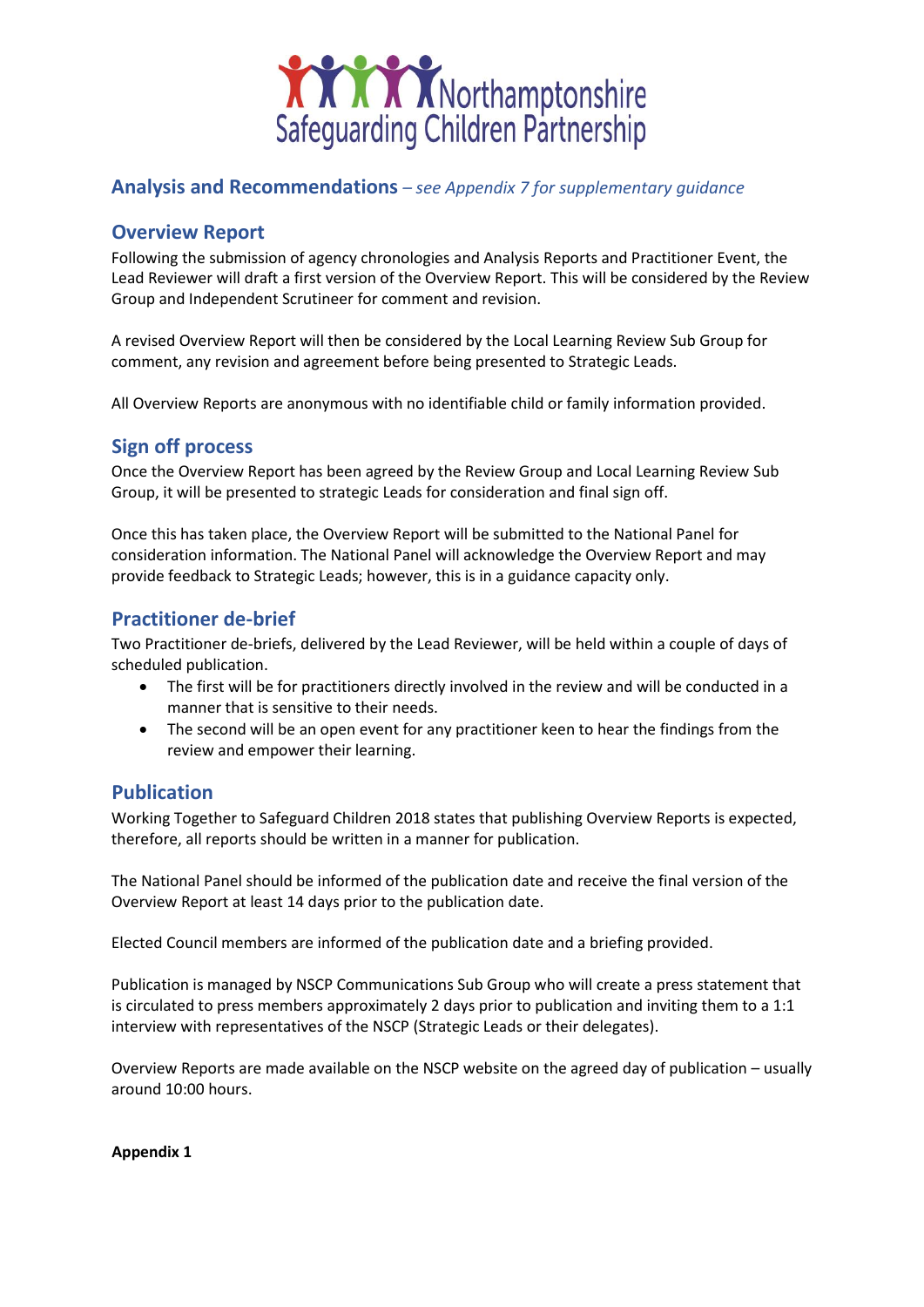# Safeguarding Children Partnership

## **Request Form for Consideration of a Review by NSCP Local Child Safeguarding Practice Review Sub Group**

Working Together 2018 provides clear criteria when Northamptonshire Safeguarding Children Partnership (NSCP) should conduct a Child Safeguarding Practice Review (CSPR).

Each agency should ensure that serious incidents which may meet the criteria for a CSPR or Case Mapping Exercise are brought to the attention of the NSCP using this form.

When completing this form please ensure **all boxes** are completed. The form MUST be signed off by your Senior Manager for Safeguarding before submitting to the NSCP Business Office.

*Please note if any boxes are left empty, the request will be returned to you for completion.*

#### **Please send the completed form to:**

Safeguarding Project Officer via the NSCP Inbox Email: [NSCB@northamptonshire.gov.uk](mailto:NSCB@northamptonshire.gov.uk)

## **REFERRER**

| <b>NAME</b> | <b>AGENCY &amp; DESIGNATION</b> | <b>CONTACT DETAILS - Address, telephone</b><br>number and e-mail address |
|-------------|---------------------------------|--------------------------------------------------------------------------|
|             |                                 |                                                                          |
|             |                                 |                                                                          |
| Signed:     |                                 | Dated:                                                                   |

## **SENIOR MANAGER FOR SAFEGUARDING**

| <b>NAME</b> | <b>AGENCY &amp; DESIGNATION</b>                         | <b>CONTACT DETAILS - Address, telephone</b><br>number and e-mail address |  |
|-------------|---------------------------------------------------------|--------------------------------------------------------------------------|--|
|             |                                                         |                                                                          |  |
|             |                                                         |                                                                          |  |
|             | I agree with this request for consideration of a review |                                                                          |  |
| Signed:     |                                                         | Dated:                                                                   |  |

| Date submitted to the Business Office: |  |
|----------------------------------------|--|
|                                        |  |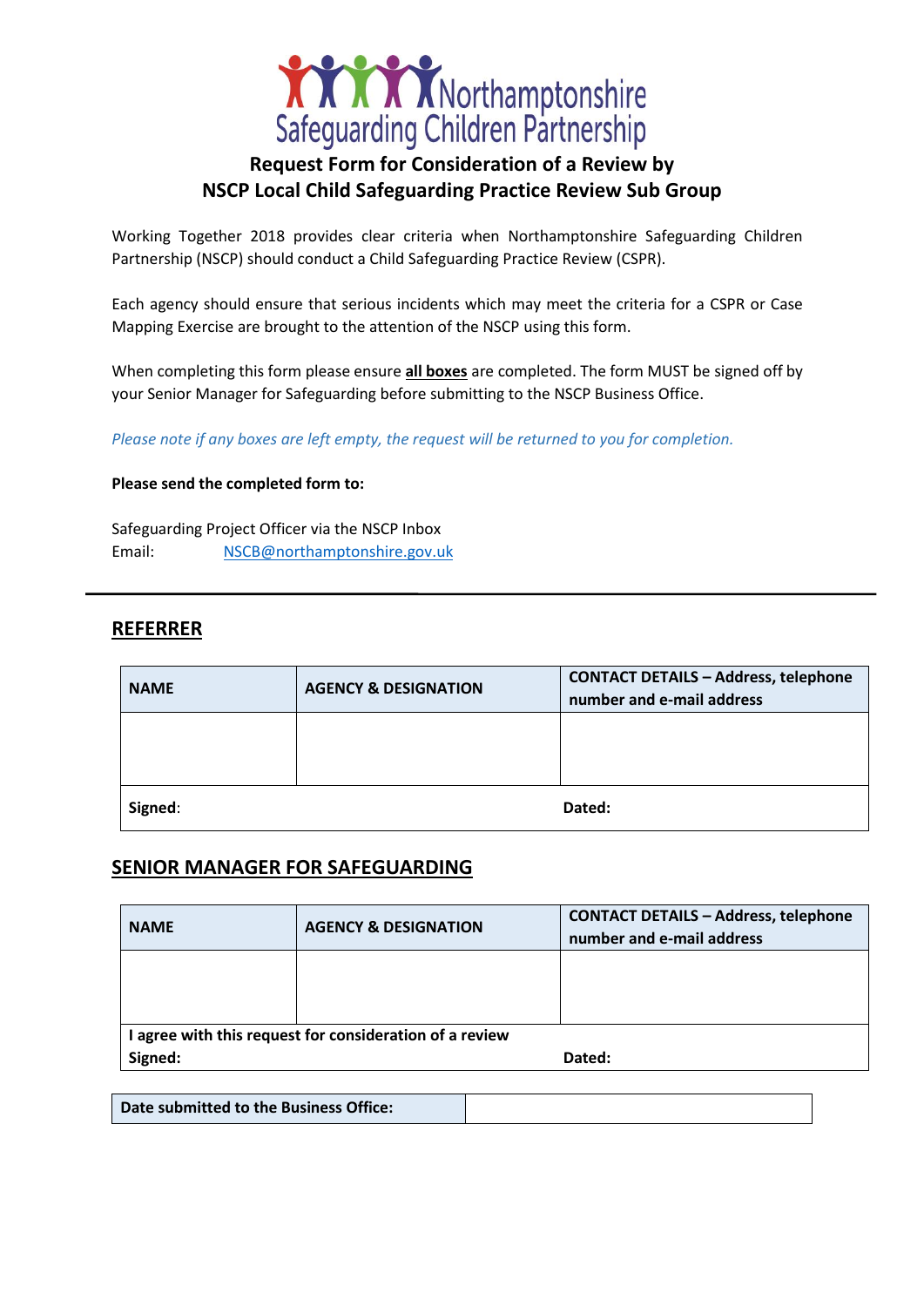

## **Please indicate what type of review you are requesting consideration for:**

## **Child Safeguarding Practice Review (CSPR)**

Serious child safeguarding cases are those in which:

- abuse or neglect of a child is known or suspected **and**
- the child has died or been seriously harmed\*

*\* Serious harm includes (but is not limited to) serious and/or long-term impairment of a child's mental health or intellectual, emotional, social or behavioural development. It should also cover impairment of physical health. This is not an exhaustive list. When making decisions, judgment should be exercised in cases where impairment is likely to be long-term, even if this is not immediately certain. Even if a child recovers, including from a one-off incident, serious harm may still have occurred.* 

**Case Mapping Exercise (CME)**

┃ ┃ ┃ The case does not fit the criteria for a Child Safeguarding Practice Review as set out above, but there is significant multi-agency learning to be identified.

**Please provide rationale to support your request in accordance with** *both of* **the above criteria.** Please note that a CSPR should only be requested where the criteria are met. It is not a legitimate response to concerns about poor practice where death or serious harm have not occurred. In these circumstances, the formal escalation protocols should be used.

**Brief information of the child, family composition and facts**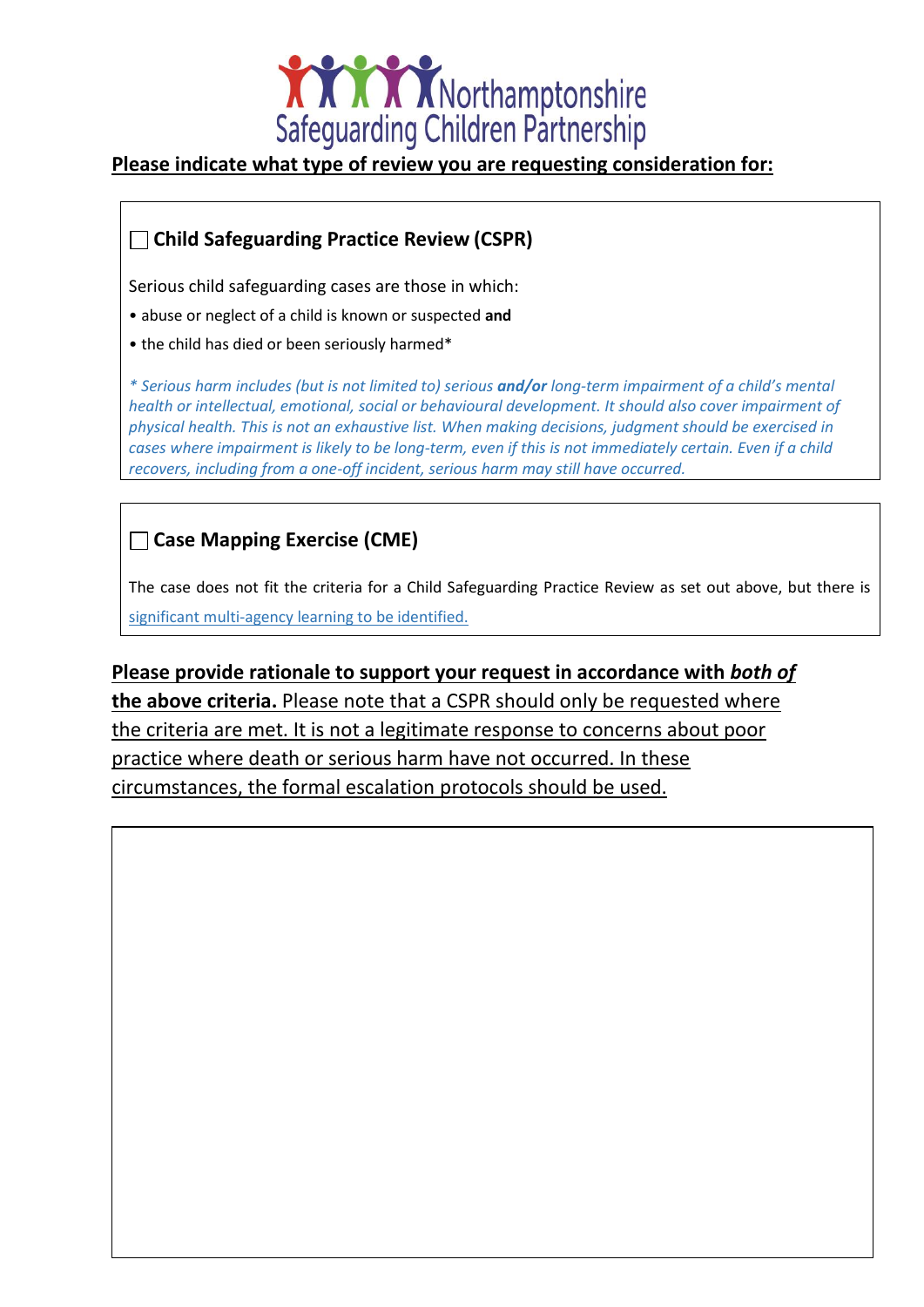

#### **CHILDS DETAILS**

| Name of Child                                                    |                   |
|------------------------------------------------------------------|-------------------|
| Date of Birth                                                    |                   |
| Date of Death or;                                                | Death:            |
| Date of Serious Incident                                         | Serious Incident: |
| <b>Home Address</b>                                              |                   |
| <b>Previous Addresses</b>                                        |                   |
| <b>Ethnic Origin</b>                                             |                   |
| Faith/Religion                                                   |                   |
| Is the child/young person subject to a child                     |                   |
| protection plan or has been previously?                          |                   |
| (If so when, for what and for how long?)                         |                   |
| Address of location of incident                                  |                   |
| Carer at time of incident                                        |                   |
| Is this case known to be the subject of a                        |                   |
| criminal investigation? (If so who is the lead<br>investigator?) |                   |
| Are there any adult safeguarding concerns                        |                   |
| and have these been shared with NSAB? (If                        |                   |
| so who is the key contact?)                                      |                   |

#### **FAMILY DETAILS**

| Name | Relationship<br>to Child | Date of<br><b>Birth</b> | Address | Ethnic<br>Origin | Are they subject<br>to a child<br>protection plan or<br>have they been<br>previously?* |
|------|--------------------------|-------------------------|---------|------------------|----------------------------------------------------------------------------------------|
|      |                          |                         |         |                  |                                                                                        |
|      |                          |                         |         |                  |                                                                                        |
|      |                          |                         |         |                  |                                                                                        |
|      |                          |                         |         |                  |                                                                                        |
|      |                          |                         |         |                  |                                                                                        |
|      |                          |                         |         |                  |                                                                                        |
|      |                          |                         |         |                  |                                                                                        |
|      |                          |                         |         |                  |                                                                                        |

\* If so when, for what and for how long?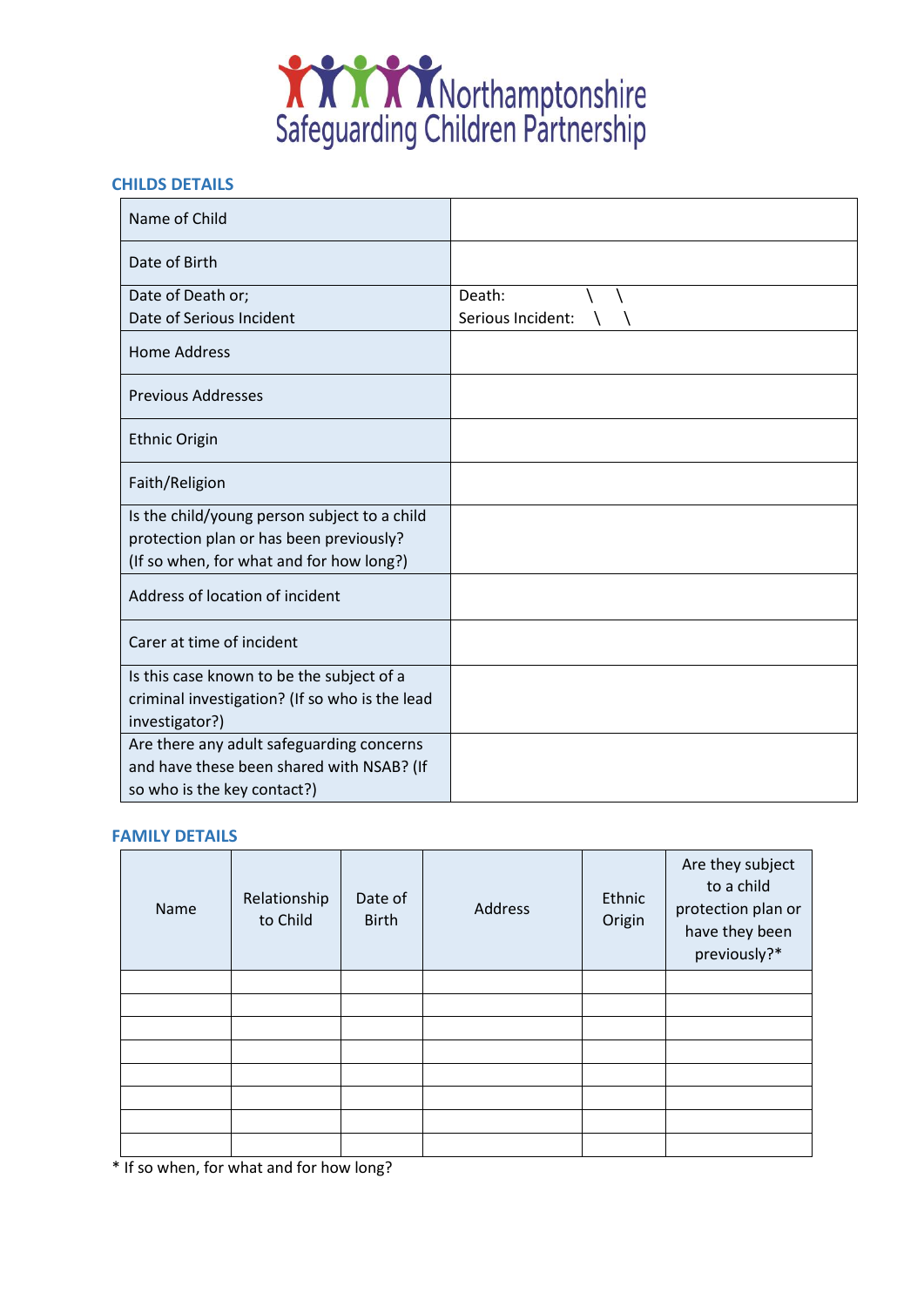

#### **OTHER AGENCIES KNOWN INFORMATION**

| Agency                                 | Contact Details - Address,<br>Telephone and E-mail | Reason for involvement |
|----------------------------------------|----------------------------------------------------|------------------------|
| <b>Children First Northamptonshire</b> |                                                    |                        |
| Fostering:                             |                                                    |                        |
| Adoption                               |                                                    |                        |
| Leaving Care:                          |                                                    |                        |
| Looked After Child:                    |                                                    |                        |
| Early Help:                            |                                                    |                        |
| <b>Child Protection:</b>               |                                                    |                        |
| MASH:                                  |                                                    |                        |
| Education:                             |                                                    |                        |
| <b>Northamptonshire Police</b>         |                                                    |                        |
| <b>Clinical Commissioning Groups</b>   |                                                    |                        |
| GP:                                    |                                                    |                        |
| Kettering General Hospital:            |                                                    |                        |
| Northampton General Hospital:          |                                                    |                        |
| Northamptonshire Healthcare            |                                                    |                        |
| <b>Foundation Trust:</b>               |                                                    |                        |
| National Probation Trust-              |                                                    |                        |
| Northamptonshire                       |                                                    |                        |
| <b>BeNCH CRC</b>                       |                                                    |                        |
| <b>Other</b>                           |                                                    |                        |
|                                        |                                                    |                        |
|                                        |                                                    |                        |
|                                        |                                                    |                        |
|                                        |                                                    |                        |

#### **CHRONOLOGY**

*Please use the chronology table below to outline any events around the time of the incident. PLEASE NOTE: This should only include key events and DOES NOT need to be a detailed chronology at this stage.*

| Date and Time | Event |
|---------------|-------|
|               |       |
|               |       |
|               |       |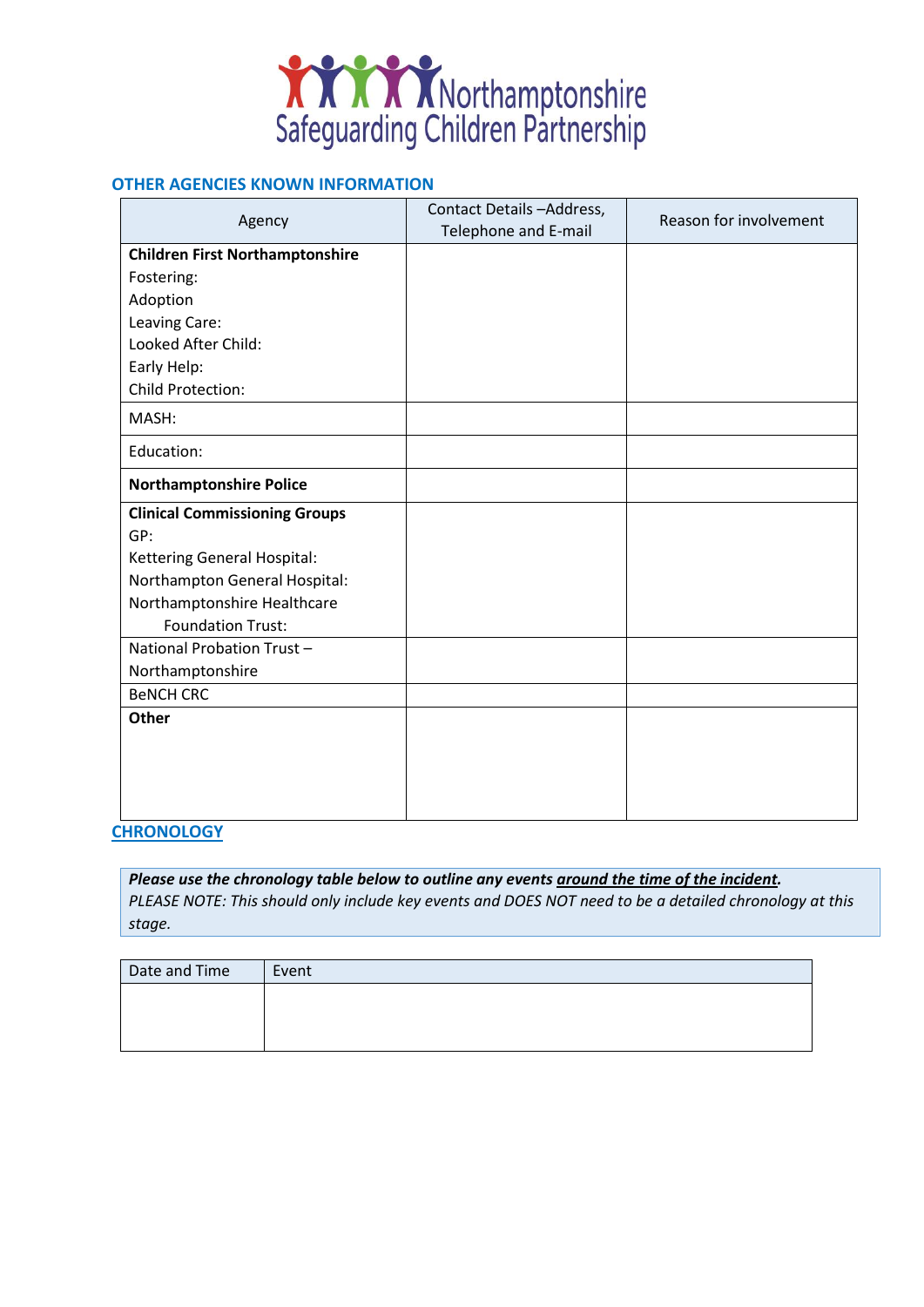

## **FOR INTERNAL USE ONLY**

*To be completed by the Business Office once considered*

| Is a Review recommended or<br>not? | No l<br>Yes                                                               |
|------------------------------------|---------------------------------------------------------------------------|
| If so what type of Review?         | <b>Child Safeguarding Practice Review</b><br><b>Case Mapping Exercise</b> |
| Comments                           |                                                                           |
| Date of recommendation             |                                                                           |

#### **REASON FOR RECOMMENDATION**

| Has legal advice been sought? | Yes $\Box$ | No |
|-------------------------------|------------|----|

#### **NSCP STRATEGIC PARTNERS DECISION**

| Is a review agreed | Yes | No. |  |
|--------------------|-----|-----|--|
| Comments           |     |     |  |
| Date agreed with   |     |     |  |
| recommendation     |     |     |  |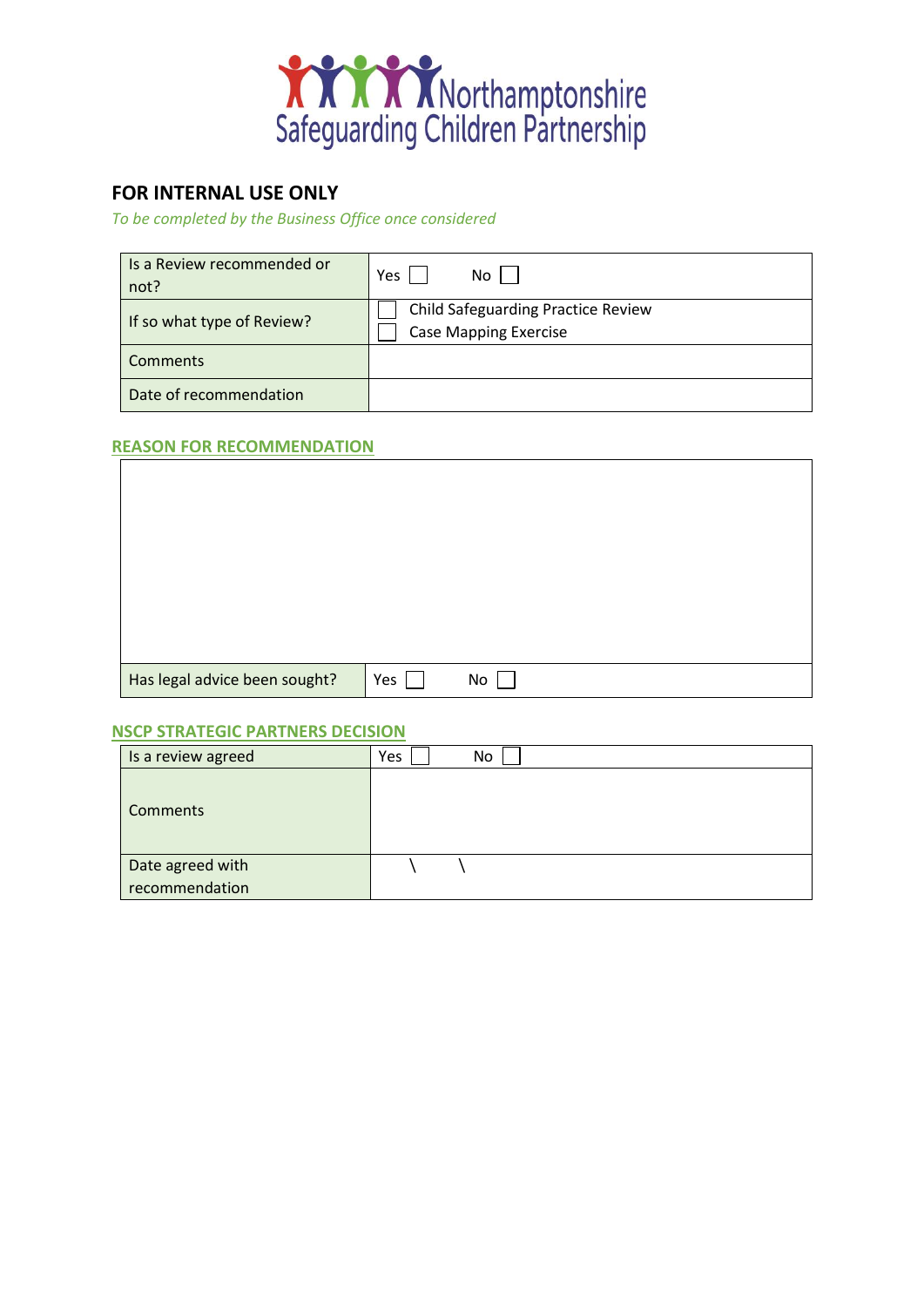**Appendix 2a**



**Rapid Review – Process Flowchart**

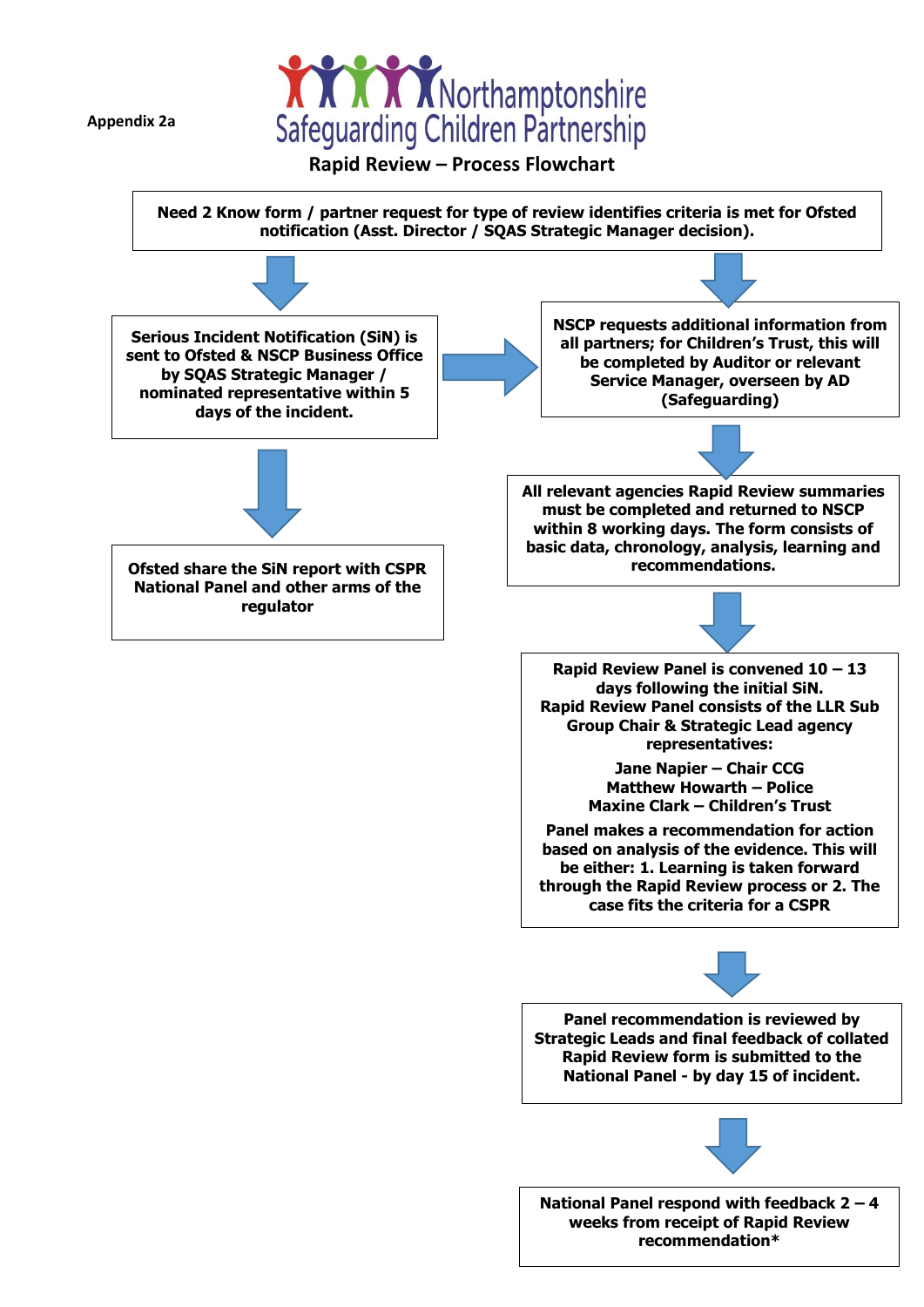

\* Following identification of any actions required through the Serious Incident Notification process or arising from any subsequent review, Northamptonshire Children's Trust (NCT) will identify any new single agency resources or responses needed to address that action;

- If the proposed action requires a new procedure or amendment to a current NCT procedure, this will be drafted by relevant NCT managers and approved through SLT. This detail / information will then be cascaded as 'Learning from Reviews';
- If the action requires a bespoke training or learning programme, The Social Work Academy will review the proposed action against current guidance and expected practice(s) and will coordinate a training / learning programme to deliver the action;

New or amended procedures and commissioned training programmes will be reported in each ¼ly QA summary report;

The Academy and QA Managers will track actions resulting from the SiN / review process to monitor completion and impact and will feedback this detail to the NSCP.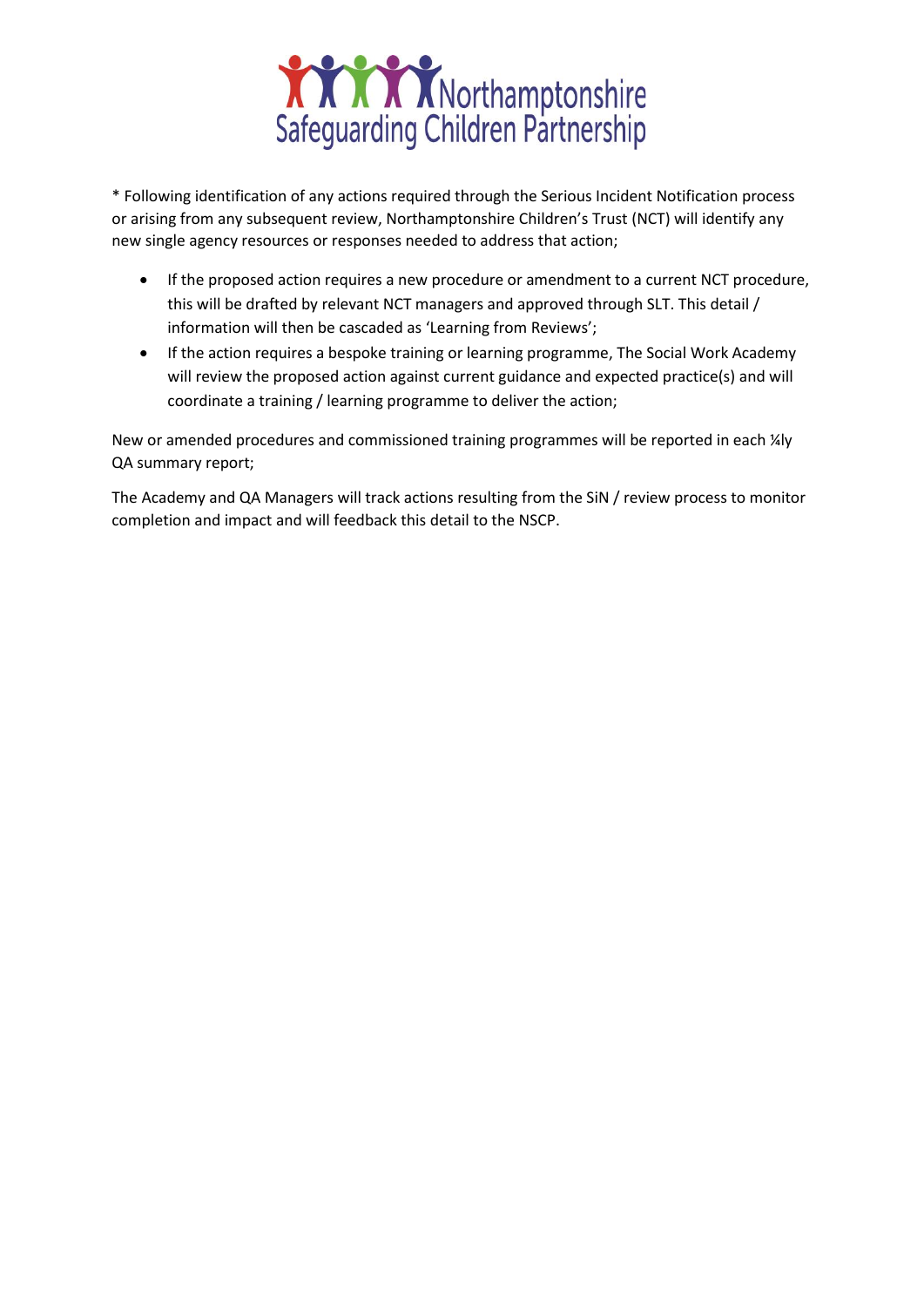**Appendix 2b**



#### **SECTION 1**

#### **1.1 BRIEF INFORMATION**

CHILDS DETAILS

| Name of Child                                                                                                                        |  |
|--------------------------------------------------------------------------------------------------------------------------------------|--|
| Date of Birth                                                                                                                        |  |
| Date of Death or Serious Incident                                                                                                    |  |
| <b>Home Address</b>                                                                                                                  |  |
| <b>Ethnic Origin</b>                                                                                                                 |  |
| Faith / Religion                                                                                                                     |  |
| Disability                                                                                                                           |  |
| Is the child / young person subject to a child<br>protection plan or has been previously? (If so<br>when, for what and for how long? |  |
| Address of location of incident(s)                                                                                                   |  |
| Carer at time of the incident                                                                                                        |  |
| Is this case known to be the subject of a<br>criminal investigation?                                                                 |  |

#### **1.2 FAMILY DETAILS**

**Either insert Genogram, or complete these boxes.**

| <b>Name</b> | <b>DoB</b> | <b>Address</b> |
|-------------|------------|----------------|
|             |            |                |
|             |            |                |
|             |            |                |

#### **2.1 BACKGROUND TO THE INCIDENT**

Please provide a brief summary of the history of concerns and regarding the actual incident that has led to this request for consideration of a review.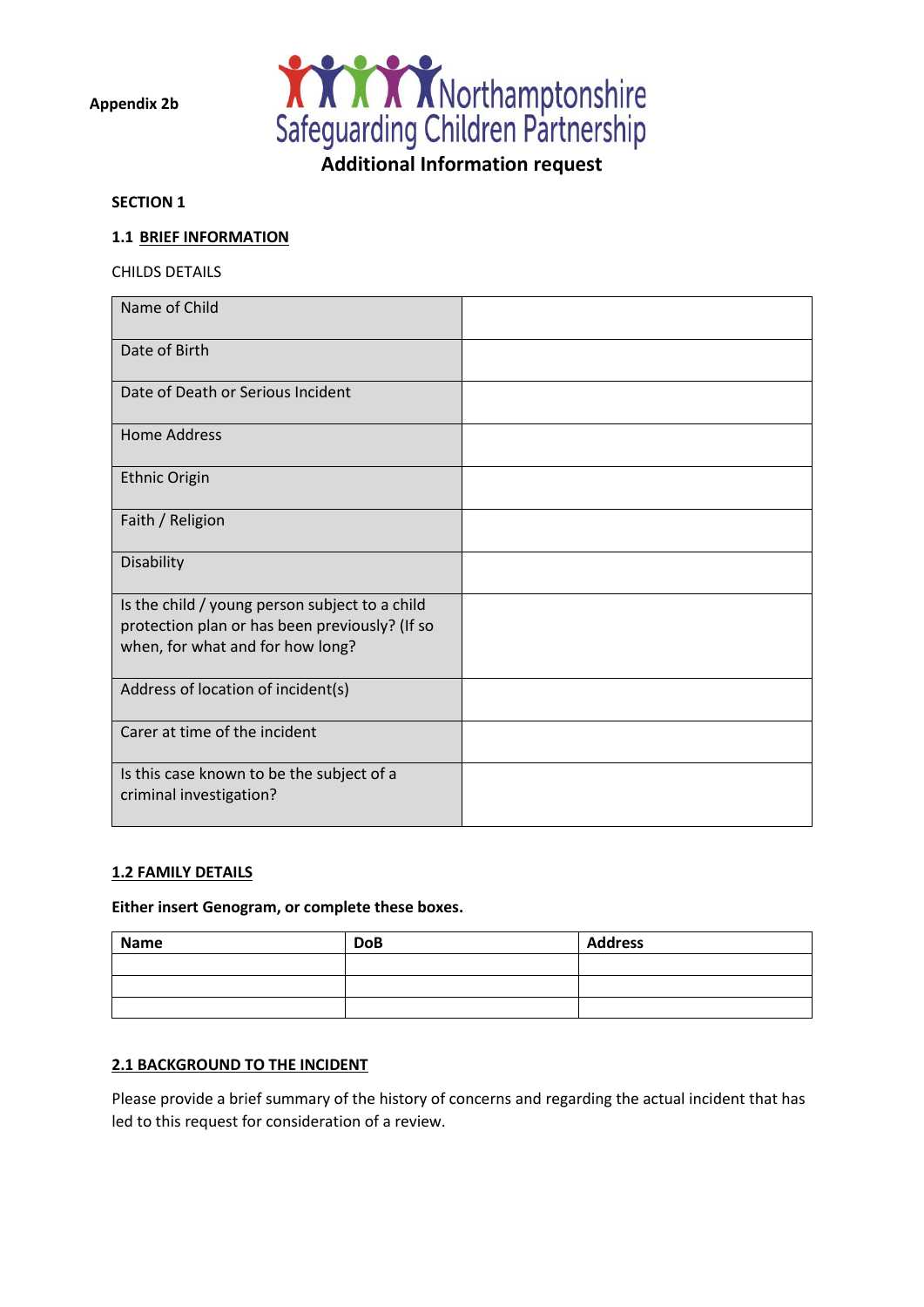

#### **SECTION 2**

#### **2.2 ORGANISATIONS KNOWN INVOLVEMENT AT THE TIME THE INCIDENT**

| Agency | Reason for involvement (in brief) |
|--------|-----------------------------------|
|        |                                   |
|        |                                   |
|        |                                   |
|        |                                   |
|        |                                   |
|        |                                   |
|        |                                   |
|        |                                   |
|        |                                   |
|        |                                   |
|        |                                   |

#### **SECTION 3**

#### **3.1 ANALYSIS**

Please provide details of analysis of your agency involvement regarding this case and your rationale for submitting the case for consideration of a review.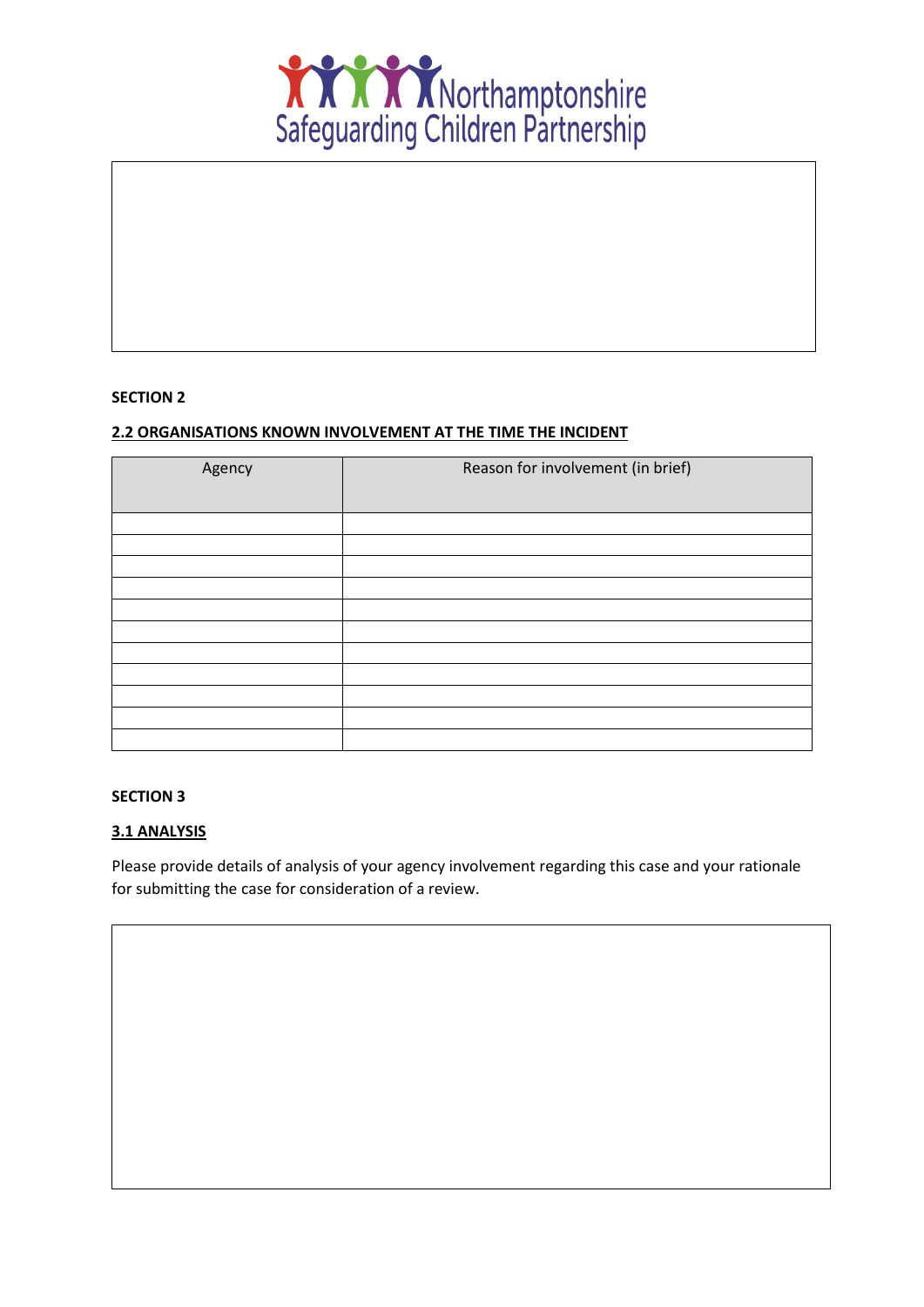

#### **3.2 AREAS OF LEARNING**

#### **SECTION 4**

#### **THEMES / ISSUES**

Please detail:

- Any actions taken as a result of learning
- Good practice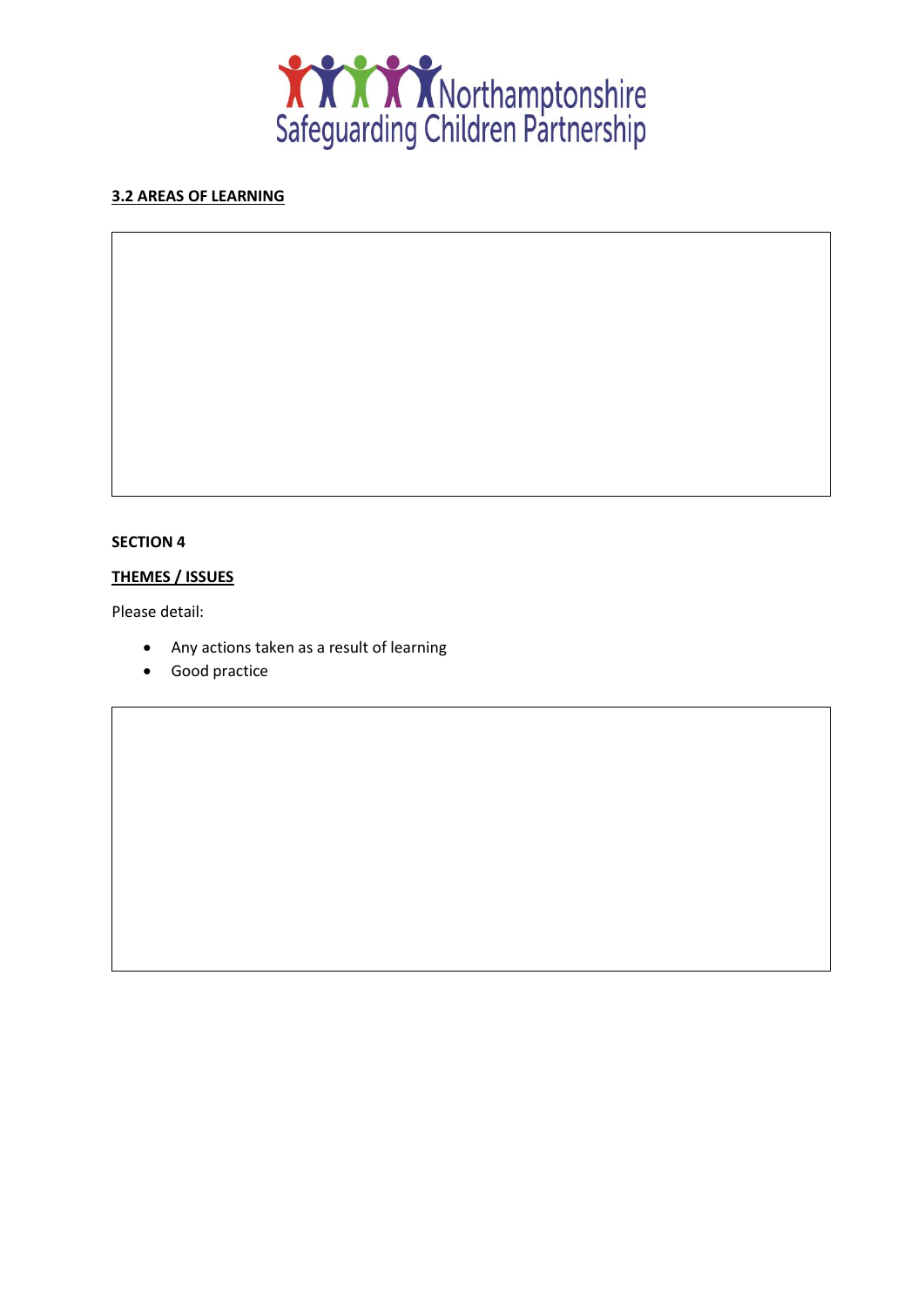

#### **Appendix 3**

#### **Child Safeguarding Practice Reviews - engaging and supporting frontline practitioners**

#### **Purpose of this guidance:**

One of Northamptonshire Safeguarding Children Partnership's (NSCP) core principles when undertaking Child Safeguarding Practice Reviews (CSPR) is that practitioners are fully involved in reviews and invited to contribute their perspectives without fear of being blamed for actions they took in good faith (Working Together 2018). This guidance is intended to support NSCP's partner agencies to follow best practice to ensure that practitioners are facilitated and supported to contribute to case learning. This should be reflected in the analysis of learning undertaken by individual partner agencies in relation to their own involvement. The partnership as a whole will learn from cases most effectively when practitioners are enabled to share their experience of the case "on the ground" at the practitioner learning event which will be a key part of the review process in all CSPRs.

#### **The importance of practitioner views to inform case learning**

Historically learning from serious cases has typically focused on reviews of case records, and particularly on whether formal written safeguarding procedures have been adhered to.

Where case learning is limited to a review of written records, it is very likely that this will not capture the complexity of the experience of practitioners "on the ground" when trying to maintain engagement, undertake assessments and support families with multiple, complex needs.

Where concerns are raised about practice, it is important that practitioners are able to speak freely about their experience of the case and challenges or barriers there might have been when considering, for example making a child protection referral, or challenging a decision to step down the case in a child protection conference.

For example, there may be many practical barriers to effective communication and information sharing. Practitioner decisions may be strongly influenced by a concern that a decision to make a child protection referral may not meet thresholds and might lead to disengagement by the family.

If many practitioners experience the same challenges and barriers, practice is unlikely to change if these are not taken into account in the analysis of the case or in the development of recommendations.

Perhaps even more importantly, any effective practice, perhaps during a previous period of involvement, which has increased the safety and well-being of children and supported family functioning needs to be recognised and understood. Developing our understanding of "what works" may ultimately be more powerful in strengthening the work of independent practitioners and of services to change outcomes.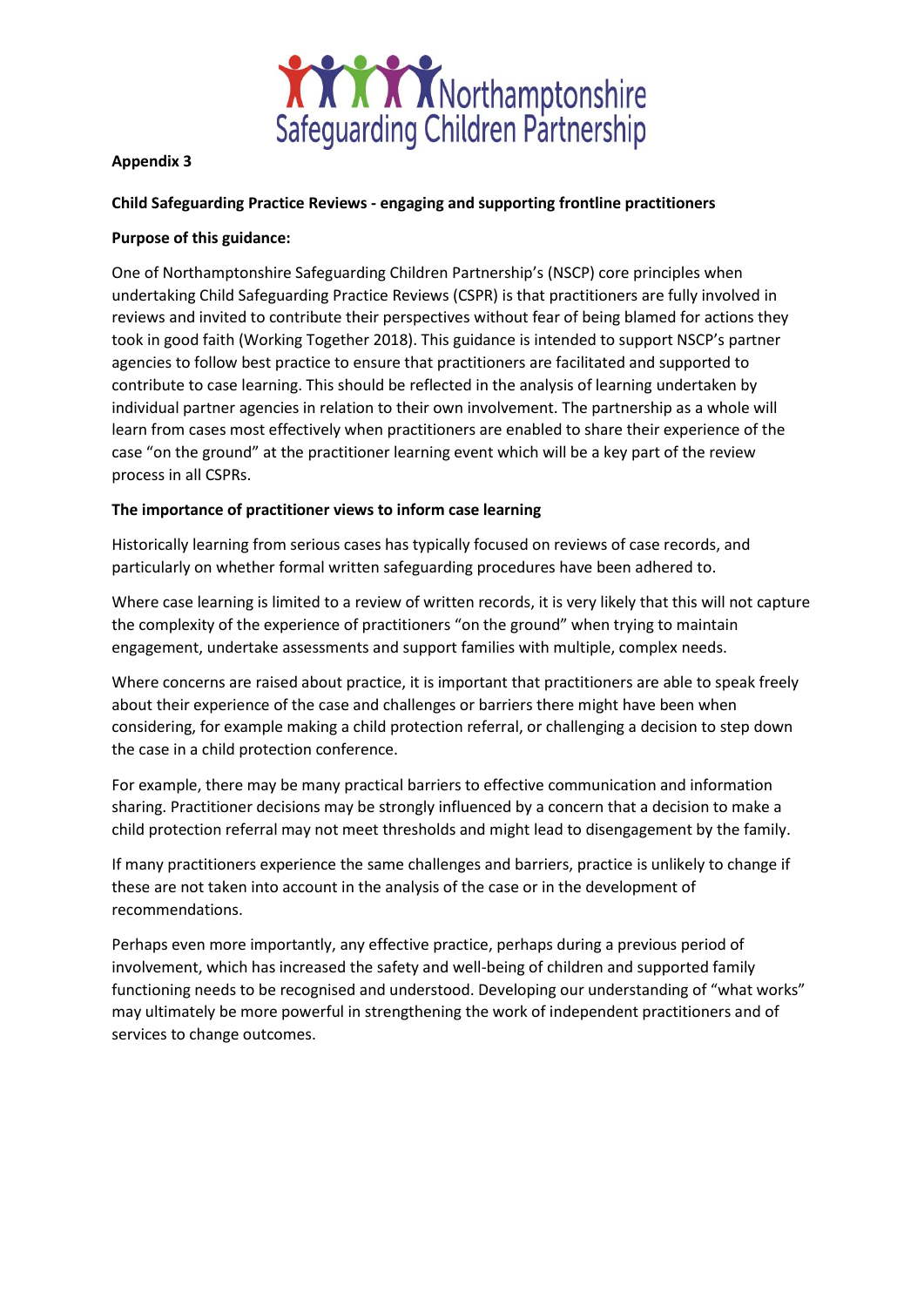

#### **The impact of serious safeguarding incidents on practitioners**

It is essential that the potential psychological impact on practitioners of being involved in the case with a very adverse outcome is recognised. Appropriate support for practitioners involved in such cases is essential, not just the practitioner well-being but also for wider workforce reasons. Case involvement in such situations may trigger a decision to retire or transfer to another area of work. This can mean that experienced practitioners who have worked within teams, and a multiagency context, to support children and families over the years, may be lost to the workforce.

#### **CSPR practitioner events**

A Practitioner event will be scheduled within the course of the CSPR, where the emerging findings of the case will be shared. This opportunity to "see the whole picture" is extremely powerful for individual learning. It will typically present a picture of the lived experience of the child which may be distressing to hear for the first time, which will be the case for many practitioners who have only seen certain aspects of the experiences of the child and family. It will also often make it clear that significant information was held by practitioners in different agencies and that effective communication and joint assessment might have changed the outcome for a child.

The practitioner event will be facilitated in such a way that practitioners are asked to contribute to learning focused on improving practice, rather than identifying failings - which will have been shared as part of the presentation of the case and emerging learning.

NSCP partner agencies are asked to:

- Identify relevant case involved practitioners who should attend the practitioner event
- Ensure wherever possible that practitioners freed from other duties in order to be able to attend
- Ensure that practitioners have access to appropriate supervision and support before and after the practitioner event.
- Refrain from requesting that Senior service managers not directly involved in the case review participate in the practitioner event. The intention is that practitioners should be able to speak openly about any concerns they may have, which might include concerns about team capacity structure, supervision and other issues.

Where events are held "virtually" it must be recognised that practitioners may be isolated e.g. working from home, when potentially very distressing information about the lived experience of children, and professional and organisational failings is shared.

Where a practitioner does not feel that they would be able to participate in the practitioner event, it may be appropriate for a first-line manager to attend, to share the practitioners case experience as appropriate. In some cases, it may be appropriate to arrange a one-to-one discussion with the lead review. The NSCP business office will facilitate this.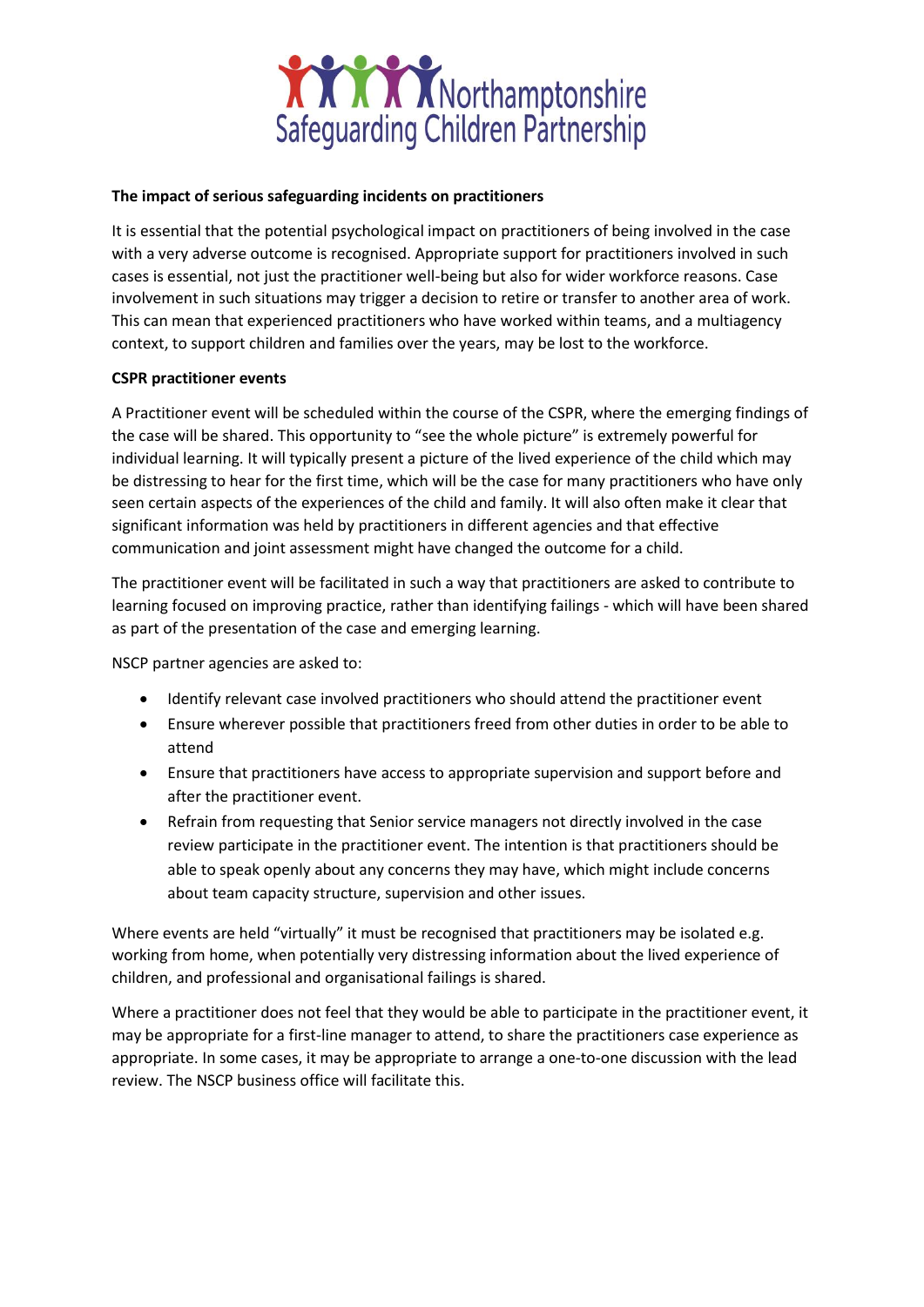



#### Child Safeguarding Practice Review Flowchart

#### STAGE 1: NOTIFICATION AND CONSIDERATION (RAPID REVIEW)

Serious Incident Notification or a request for consideration of a review received

Additional Information template sent to relevant Case referred to the Rapid Review Panel and a Rapid agency leads Review is conducted within 15 days. Returns disseminated to Rapid Review Panel to read/analyse ahead of Rapid Review Meeting. Rapid Review meeting is held. NSCP makes recommendation to the NSCP Strategic Leads, including type of review/methodology. Input from Independent Scrutineer STAGE 2: CHILD SAFEGUARDING PRACTICE REVIEW **Local Child Safeguarding Practice Review commissioned** Commission of Independent Reviewer **Initial Scoping Review Group meeting:** Information gathering from agencies: -Terms of Reference drafted Key Events Analysis Report and Chronology  $\sim$ Key lines of enquiry identified template sent to Agency report authors Parallel processes identified (if applicable) identified Agency report authors identified Review Group meeting to scrutinise the information Practitioners Event and engagement with family received from the Agencies. 2nd Review Group meeting to review updated Review Group meeting to receive first draft of **Overview Report Overview Report.** With a focus on smart recommendations The Overview Report will also go to the LLR Sub Group for additional scrutiny. **Extraordinary Board Meeting to agree Final Report Practitioner debrief Final Publication**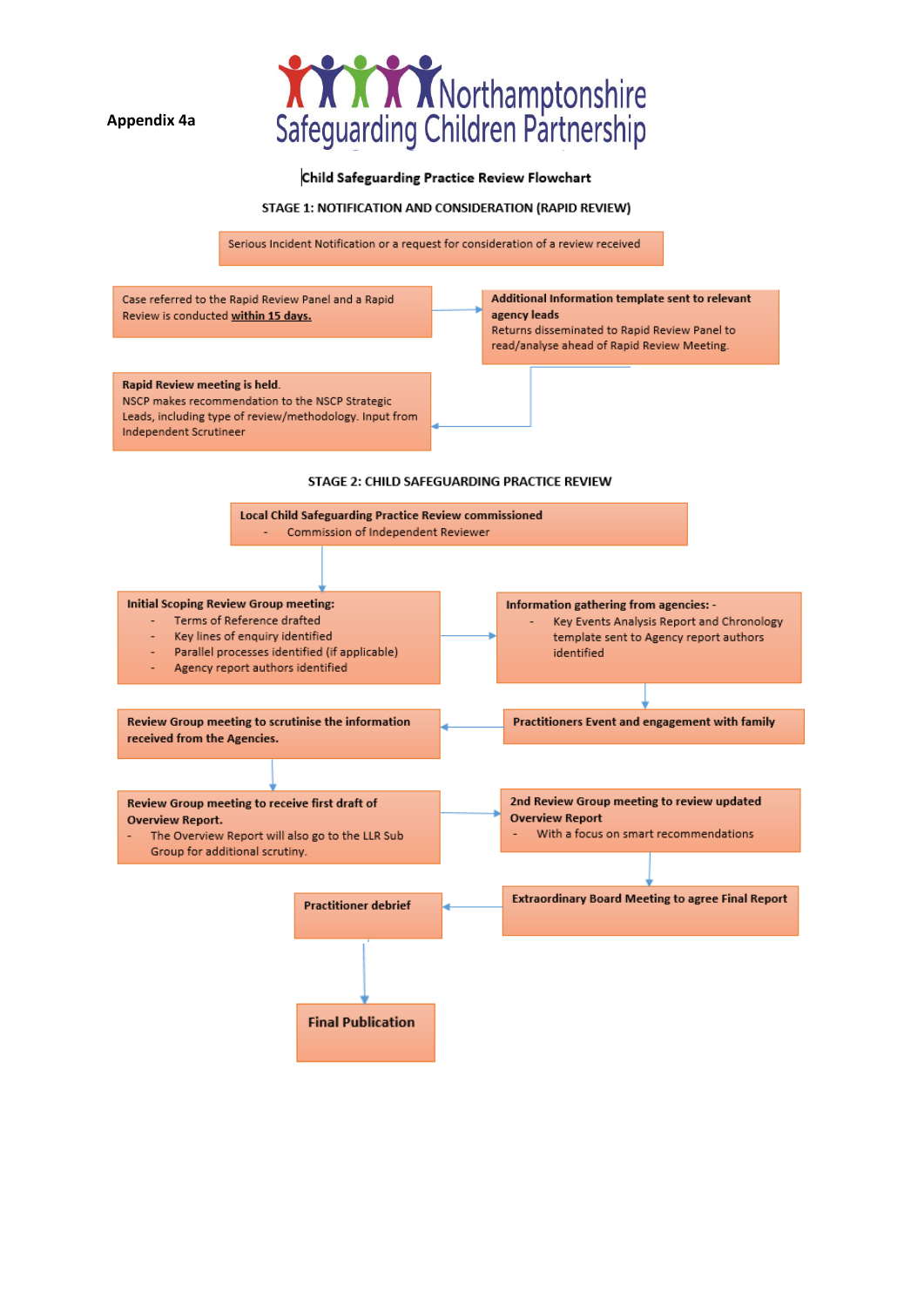

**Appendix 4b**

## **Child xx**

## **Key Event Analysis and Learning**

## **AGENCY** ……………………………………….. *Please complete*

#### **Section 1**

| Author's name:      |  |
|---------------------|--|
|                     |  |
| Author's signature: |  |
|                     |  |
| Date:               |  |
|                     |  |

| Agency manager name:      |  |
|---------------------------|--|
|                           |  |
| Agency manager signature: |  |
|                           |  |
|                           |  |
| Date:                     |  |
|                           |  |
|                           |  |

*Please note it is mandatory that all above boxes are completed prior to submission OTHERWISE your* 

*report will not be accepted.*

#### **Report revision**

| Author's signature        |  |
|---------------------------|--|
|                           |  |
|                           |  |
| Agency manager signature: |  |
|                           |  |
|                           |  |
| Date:                     |  |
|                           |  |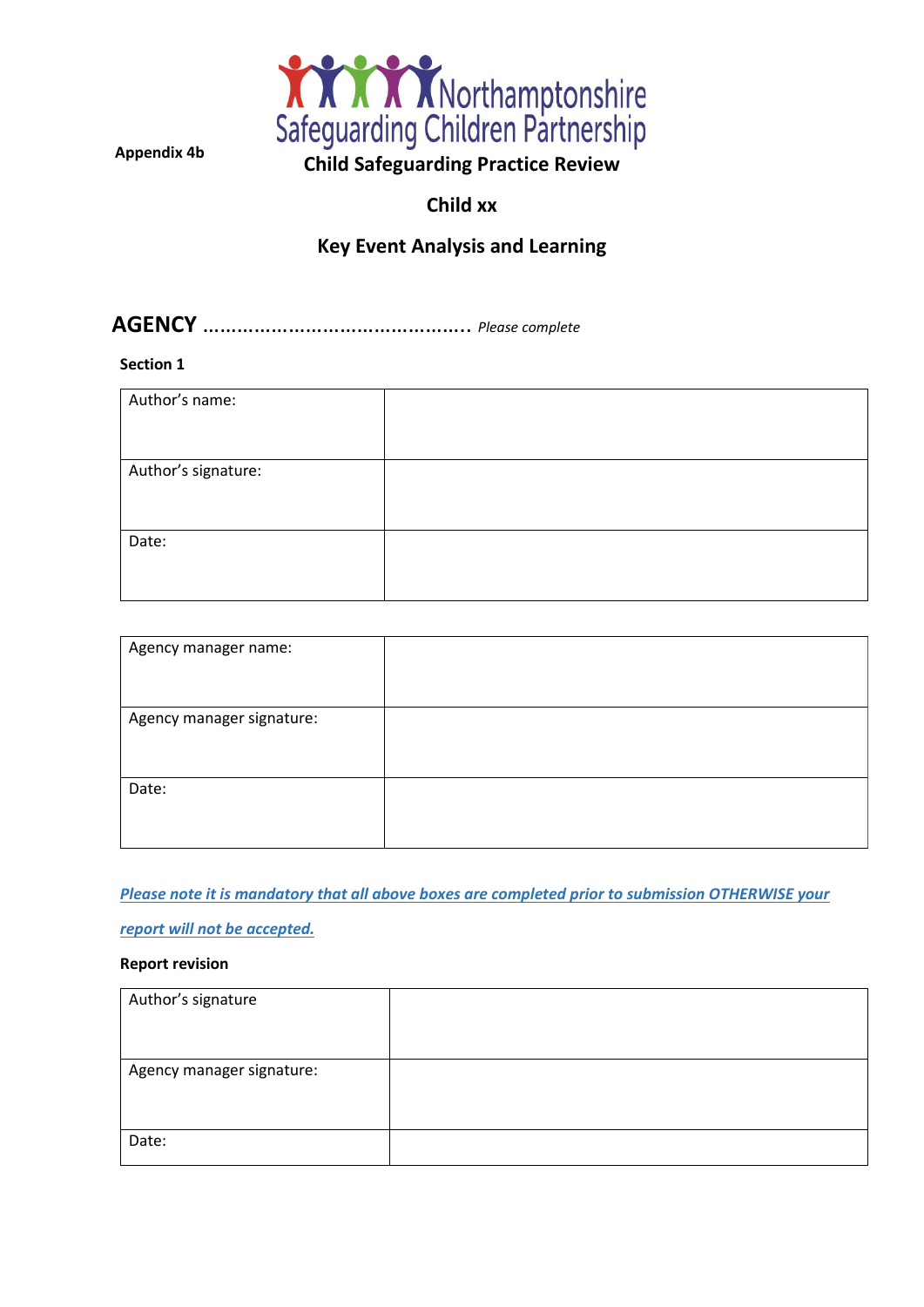

#### **Section 2**

#### *Guidance notes for completion of Section 2:*

- *1. From your completed chronology, please identify key critical events.*
- *2. In the boxes below, please provide an in-depth analysis of the key event highlighting any gaps in practice, the reason for the gap and what should have happened.*
- *3. Please provide the learning for your agency under each key event.*
- *4. Please provide details of what has already been done to address the learning and any outstanding actions.*
- *5. Please provide evidence of how the change in practice has affected front line working with a specific case example.*

#### *IT IS A MANDATORY BOX THAT ALL BOXES PER EVENT ARE COMPLETED*

| Date and title of key event |  |
|-----------------------------|--|
|                             |  |
|                             |  |
|                             |  |
| In-depth analysis           |  |
|                             |  |
|                             |  |
|                             |  |
| Learning                    |  |
|                             |  |
|                             |  |
|                             |  |
|                             |  |
|                             |  |
|                             |  |
| How has learning been       |  |
| addressed to date           |  |
|                             |  |
|                             |  |
| Outstanding action          |  |
|                             |  |
|                             |  |
|                             |  |
| Evidence 'so what'          |  |
|                             |  |
|                             |  |
|                             |  |
|                             |  |
|                             |  |

*Please copy and paste the above box for however many entries you have.*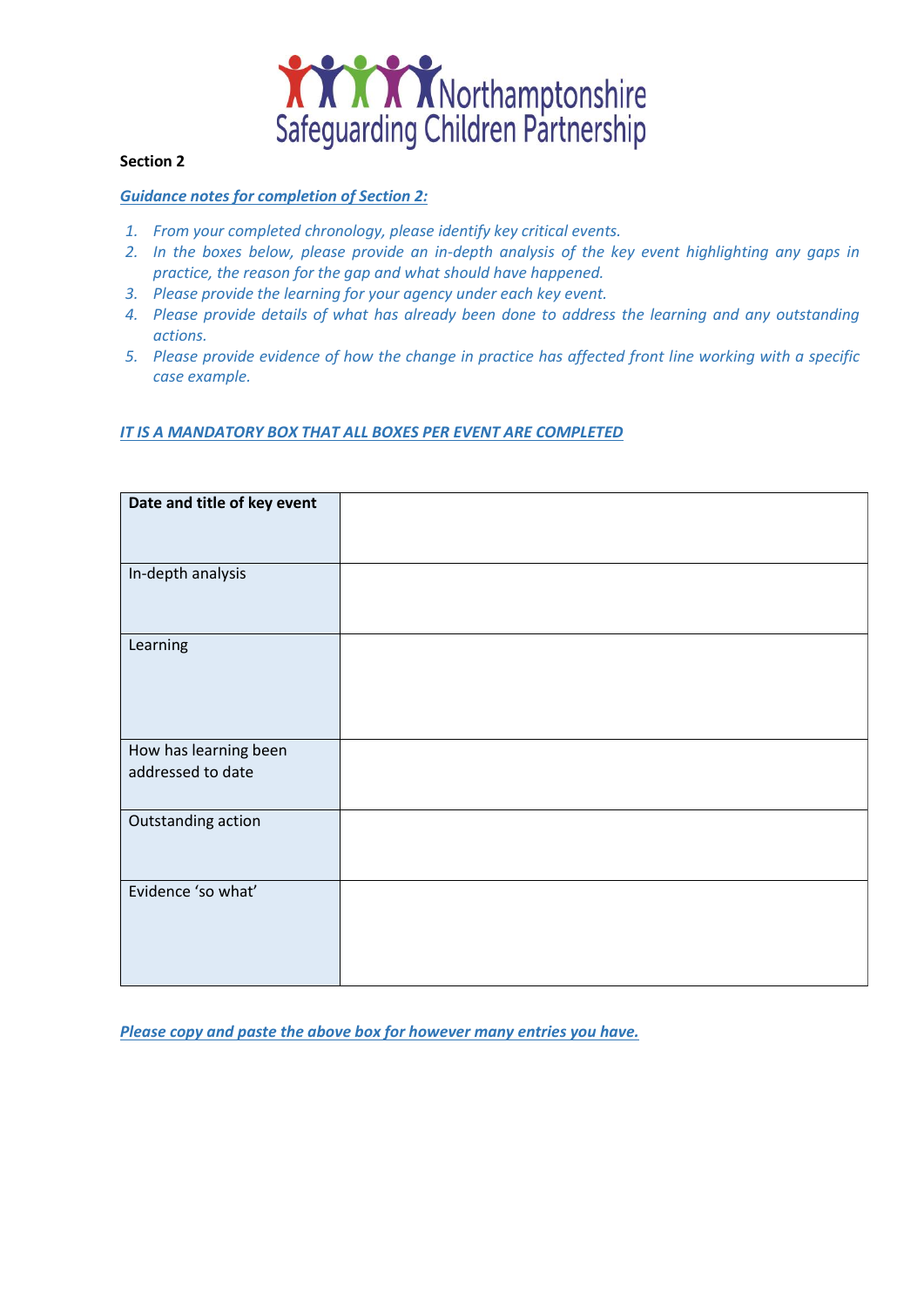

#### **Section 3**

#### *IT IS MANDATORY THAT SECTION 3 IS COMPLETED*

Mid-way through a Child Safeguarding Practice Review a Practitioner Event is held to allow practitioners who have been involved in the case to come together for a multi-agency discussion to identify learning and good practice.

*Please provide names and email addresses of all colleagues who have been involved in this case and will be invited to attend a Practitioner Event.*

| <b>Practitioner's name</b> | <b>Title</b> | <b>Email address</b> |
|----------------------------|--------------|----------------------|
|                            |              |                      |
|                            |              |                      |
|                            |              |                      |
|                            |              |                      |
|                            |              |                      |
|                            |              |                      |
|                            |              |                      |
|                            |              |                      |
|                            |              |                      |
|                            |              |                      |
|                            |              |                      |

*Please add further lines as required*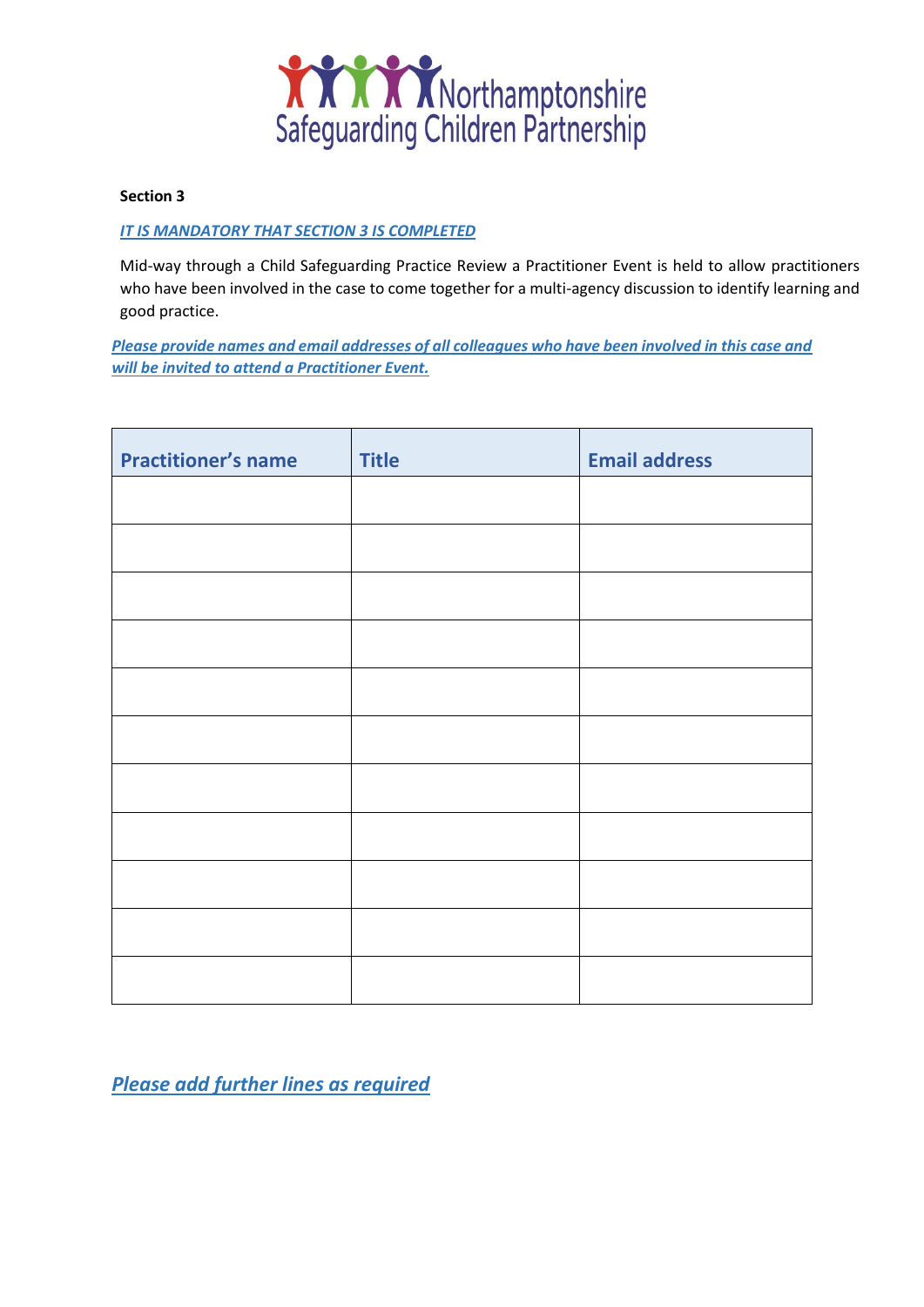**Appendix 4c**



|    |                                                                                                                                          | R                             |                                                | D                                                                                                                                                                                    | E                                                                                                                        | F                                                                                                                                                                                               |  |
|----|------------------------------------------------------------------------------------------------------------------------------------------|-------------------------------|------------------------------------------------|--------------------------------------------------------------------------------------------------------------------------------------------------------------------------------------|--------------------------------------------------------------------------------------------------------------------------|-------------------------------------------------------------------------------------------------------------------------------------------------------------------------------------------------|--|
|    | Chronology for [                                                                                                                         |                               |                                                |                                                                                                                                                                                      |                                                                                                                          |                                                                                                                                                                                                 |  |
|    | Timeline: [                                                                                                                              |                               |                                                |                                                                                                                                                                                      | <b>ANA A</b> Northamptonshire<br>Safeguarding Children Partnership                                                       |                                                                                                                                                                                                 |  |
| 4  | Guidance for completion:                                                                                                                 |                               |                                                |                                                                                                                                                                                      |                                                                                                                          |                                                                                                                                                                                                 |  |
| 6  | * Please do not add or remove any columns.                                                                                               |                               |                                                |                                                                                                                                                                                      |                                                                                                                          |                                                                                                                                                                                                 |  |
|    | * Please use the guidance in red under each column heading                                                                               |                               |                                                |                                                                                                                                                                                      |                                                                                                                          |                                                                                                                                                                                                 |  |
|    | * Please ensure you complete the MANDATORY column for every appropriate entry                                                            |                               |                                                |                                                                                                                                                                                      |                                                                                                                          |                                                                                                                                                                                                 |  |
|    | * Please note the size of cells in Excel is limited, therefore if you are adding a lot of<br>narrative, please split over several lines. |                               |                                                |                                                                                                                                                                                      |                                                                                                                          |                                                                                                                                                                                                 |  |
|    | Date                                                                                                                                     | <b>Time</b>                   | <b>Agency</b>                                  | Summary of entry                                                                                                                                                                     | <b>Outcome of event</b>                                                                                                  | <b>MANDATORY: Critical Analysis of event</b>                                                                                                                                                    |  |
| 9  | Please use Please use<br>format :<br>01/01/18                                                                                            | 24 hour<br>clock: eg<br>18:24 | <b>Please use</b><br>consistent<br>every entry | Please add where the communication has<br>come from (include professional's name and<br>agency title for agency), name of family member it is related<br>to and where it is recorded | Please provide details of the outcome of the<br>entry - what action was due to be undertaken<br>and did it happen or not | Please include information where relevant:<br>Was this standard practice?<br>Was this good practice?<br>If not, what should have happened?<br>What learning have you identifed and how has this |  |
| 10 |                                                                                                                                          |                               |                                                |                                                                                                                                                                                      |                                                                                                                          | been addressed?                                                                                                                                                                                 |  |
|    |                                                                                                                                          |                               |                                                |                                                                                                                                                                                      |                                                                                                                          |                                                                                                                                                                                                 |  |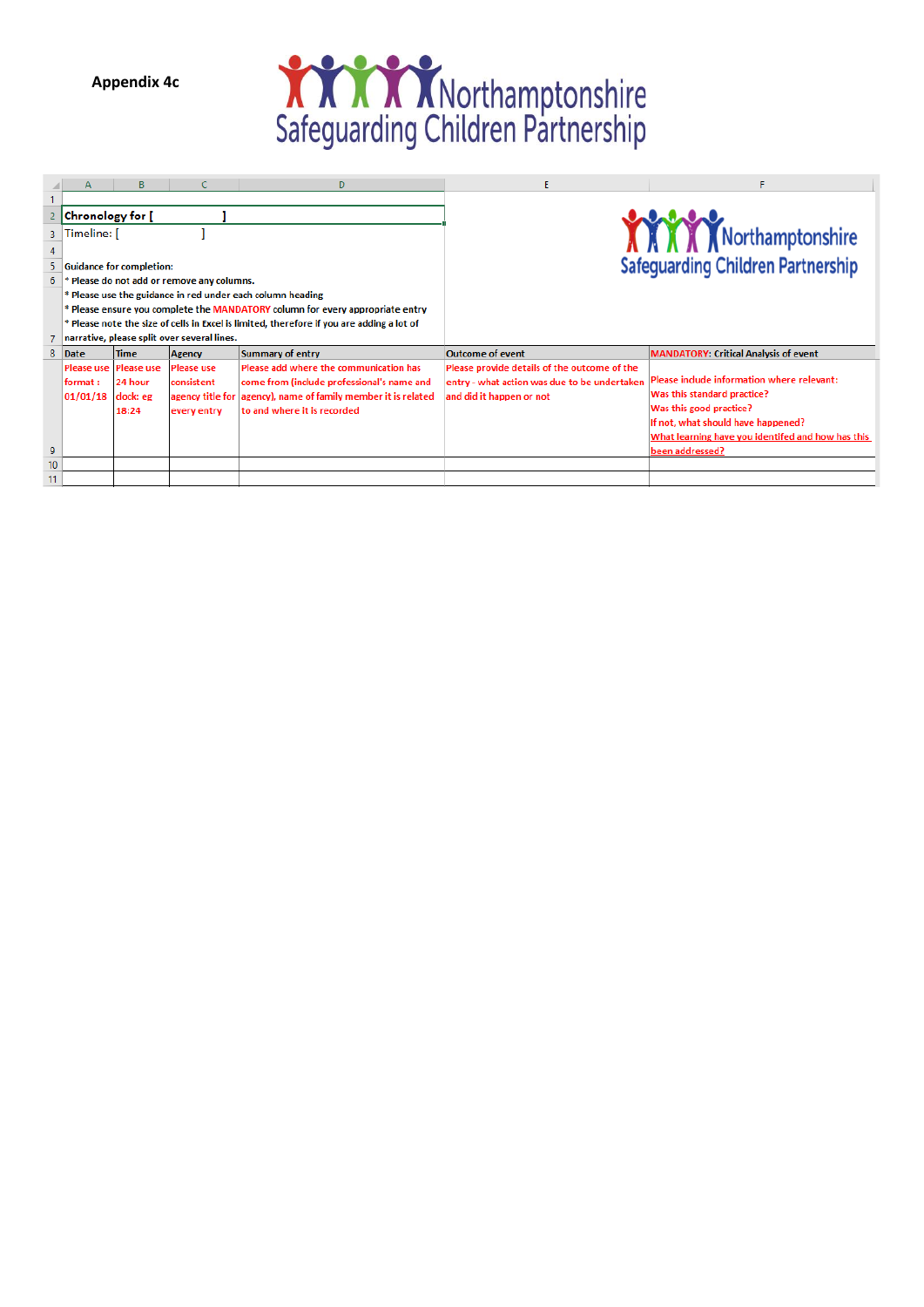**Appendix 5a**



#### **Child Safeguarding Practice Reviews - engaging and supporting frontline practitioners**

#### **Purpose of this guidance:**

One of Northamptonshire Safeguarding Children Partnership's (NSCP) core principles when undertaking Child Safeguarding Practice Reviews (CSPR) is that practitioners are fully involved in reviews and invited to contribute their perspectives without fear of being blamed for actions they took in good faith (Working Together 2018). This guidance is intended to support NSCP's partner agencies to follow best practice to ensure that practitioners are facilitated and supported to contribute to case learning. This should be reflected in the analysis of learning undertaken by individual partner agencies in relation to their own involvement. The partnership as a whole will learn from cases most effectively when practitioners are enabled to share their experience of the case "on the ground" at the practitioner learning event which will be a key part of the review process in all CSPRs.

#### **The importance of practitioner views to inform case learning**

Historically learning from serious cases has typically focused on reviews of case records, and particularly on whether formal written safeguarding procedures have been adhered to.

Where case learning is limited to a review of written records, it is very likely that this will not capture the complexity of the experience of practitioners "on the ground" when trying to maintain engagement, undertake assessments and support families with multiple, complex needs.

Where concerns are raised about practice, it is important that practitioners are able to speak freely about their experience of the case and challenges or barriers there might have been when considering, for example making a child protection referral, or challenging a decision to step down the case in a child protection conference.

For example, there may be many practical barriers to effective communication and information sharing. Practitioner decisions may be strongly influenced by a concern that a decision to make a child protection referral may not meet thresholds and might lead to disengagement by the family.

If many practitioners experience the same challenges and barriers, practice is unlikely to change if these are not taken into account in the analysis of the case or in the development of recommendations.

Perhaps even more importantly, any effective practice, perhaps during a previous period of involvement, which has increased the safety and well-being of children and supported family functioning needs to be recognised and understood. Developing our understanding of "what works" may ultimately be more powerful in strengthening the work of independent practitioners and of services to change outcomes.

#### **The impact of serious safeguarding incidents on practitioners**

It is essential that the potential psychological impact on practitioners of being involved in the case with a very adverse outcome is recognised. Appropriate support for practitioners involved in such cases is essential, not just the practitioner well-being but also for wider workforce reasons. Case involvement in such situations may trigger a decision to retire or transfer to another area of work. This can mean that experienced practitioners who have worked within teams, and a multiagency context, to support children and families over the years, may be lost to the workforce.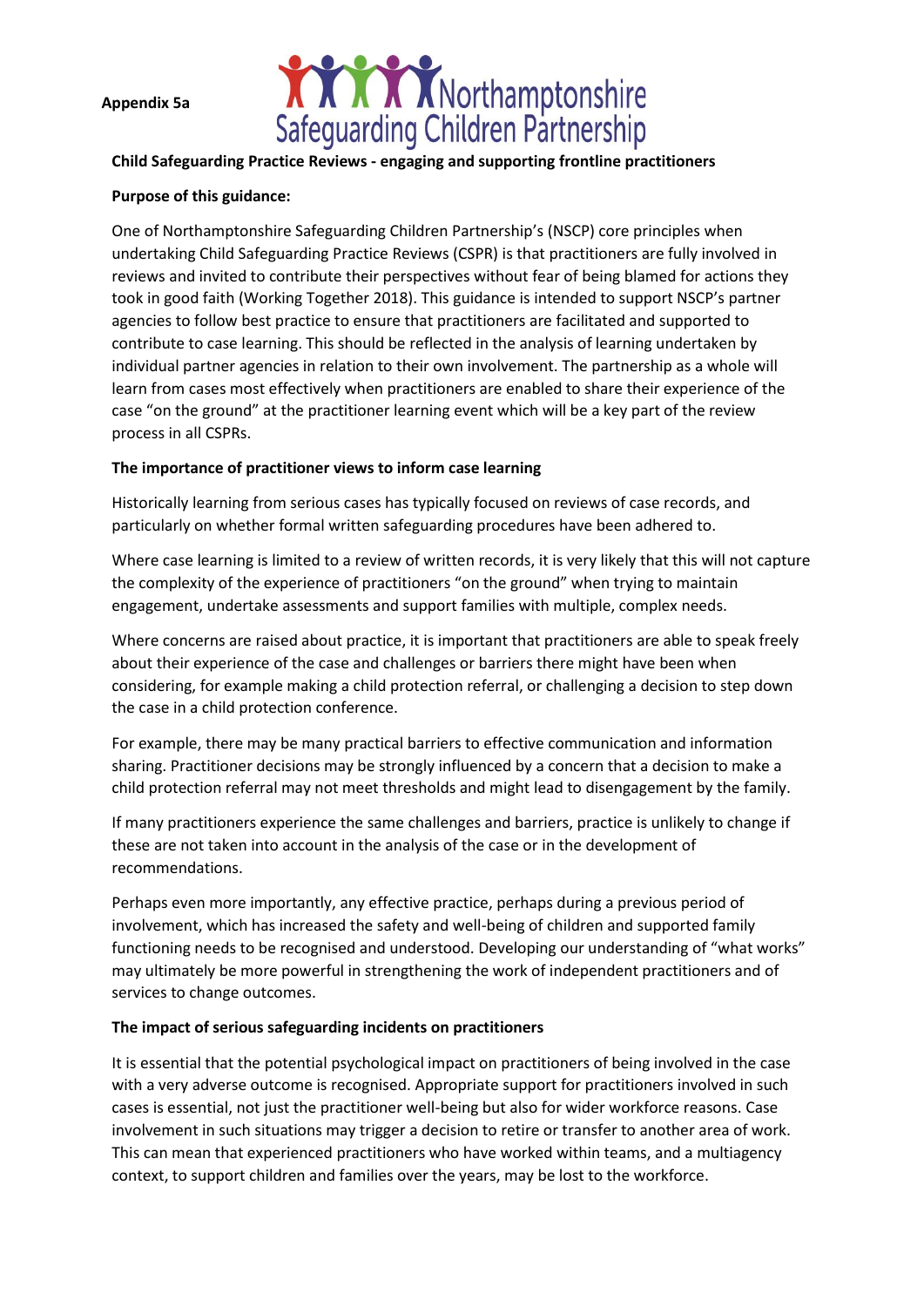

#### **CSPR practitioner events**

A Practitioner event will be scheduled within the course of the CSPR, where the emerging findings of the case will be shared. This opportunity to "see the whole picture" is extremely powerful for individual learning. It will typically present a picture of the lived experience of the child which may be distressing to hear for the first time, which will be the case for many practitioners who have only seen certain aspects of the experiences of the child and family. It will also often make it clear that significant information was held by practitioners in different agencies and that effective communication and joint assessment might have changed the outcome for a child.

The practitioner event will be facilitated in such a way that practitioners are asked to contribute to learning focused on improving practice, rather than identifying failings - which will have been shared as part of the presentation of the case and emerging learning.

NSCP partner agencies are asked to:

- Identify relevant case involved practitioners who should attend the practitioner event
- Ensure wherever possible that practitioners freed from other duties in order to be able to attend
- Ensure that practitioners have access to appropriate supervision and support before and after the practitioner event.
- Refrain from requesting that Senior service managers not directly involved in the case review participate in the practitioner event. The intention is that practitioners should be able to speak openly about any concerns they may have, which might include concerns about team capacity structure, supervision and other issues.

Where events are held "virtually" it must be recognised that practitioners may be isolated e.g. working from home, when potentially very distressing information about the lived experience of children, and professional and organisational failings is shared.

Where a practitioner does not feel that they would be able to participate in the practitioner event, it may be appropriate for a first-line manager to attend, to share the practitioners case experience as appropriate. In some cases, it may be appropriate to arrange a one-to-one discussion with the lead review. The NSCP business office will facilitate this.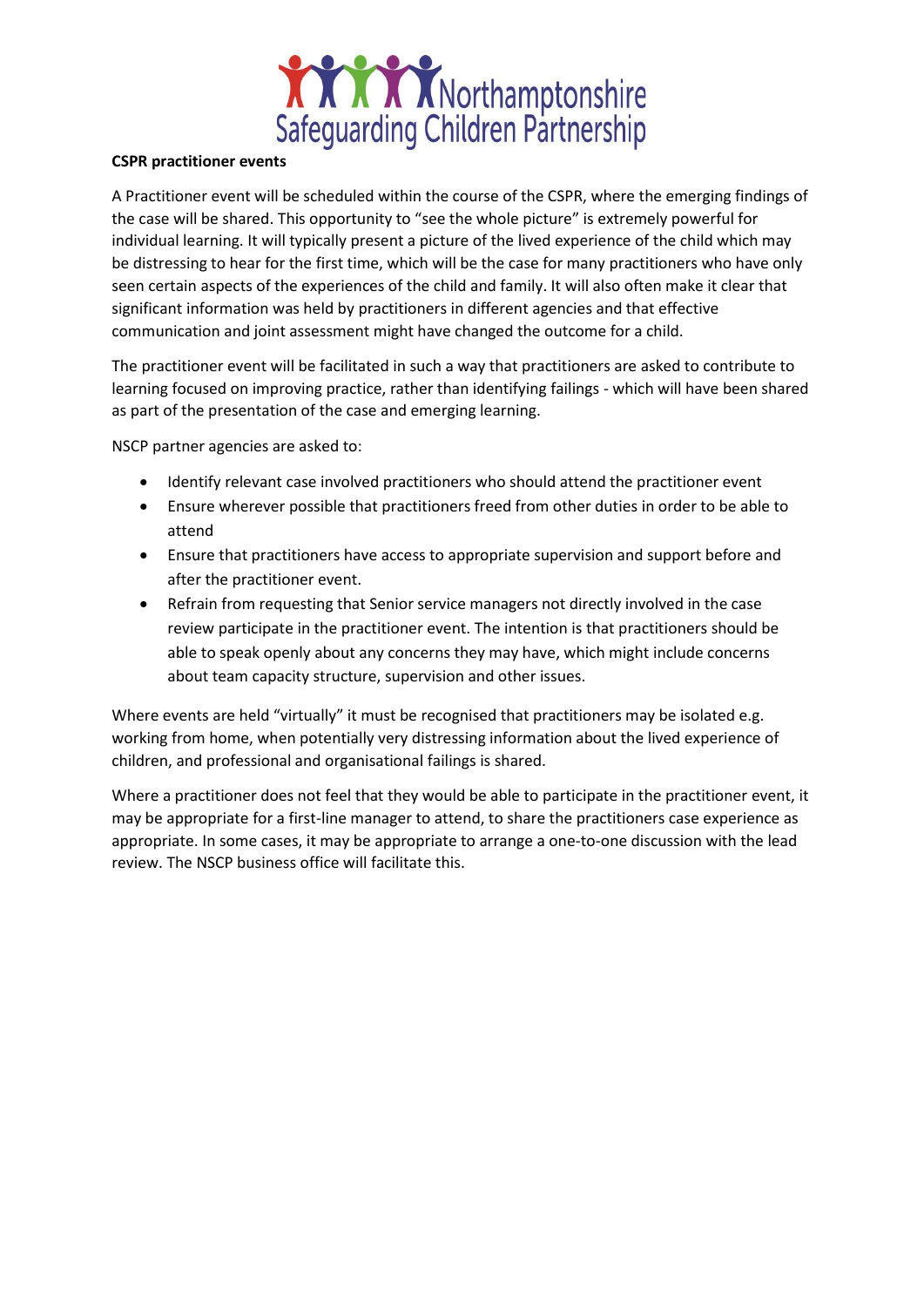**Appendix 5b**



#### Aims

To share a summary of the case, with a focus on the lived experience of the child, and emerging findings and thematic learning.

To allow participants who have individual knowledge of the case to see the "big picture" with information held by other agencies, which might not have been previously known to them.

To capture the experience of practitioners working "on the ground" with a particular focus on hearing their views about barriers to engaging with families, helping family to access support and make changes, and to working effectively with colleagues from different agencies. Conversely, to hear about factors that have supported or facilitated work with the family in this case, or families experiencing similar difficulties.

To contribute to the development of recommendations which will support frontline safeguarding practice, with a strong focus on how this might improve outcomes for families, and how we will know that we have achieved this

#### Participants

Partner agencies are asked to identify appropriate participants. The practitioner event in the Child Safeguarding Practice Review is intended for frontline practitioners from the teams who have been directly involved in the case. Team managers/facilitators may be asked to attend where they can help present the experience of frontline practitioners who cannot attend directly. Senior service managers are asked not to attend this event. It is expected that safeguarding leads will participate with the focus on supporting frontline practitioners.

#### Supporting participants

Partner agencies should ensure that practitioners who wish to attend are enabled to do so i.e. that they are free from other work commitments at that time.

The information shared in a practitioner event can be distressing to hear, particularly when practitioners who have worked with the child and family hear information which was known to other agencies but not previously to themselves.

Agencies should ensure that participants will have access to appropriate support if needed, both prior to and after the practitioner event. It is particularly important to ensure that practitioners who may be participating virtually, and therefore may be working from home or office in isolation.

By this stage, it is likely that failures in effective multi-agency safeguarding have been identified through the review process, and these will be shared with participants. The aim of the practitioner event is not to a apportion blame to individuals, teams and services, but to consider how we might work better together to support children and families.

The lead review and the review team will have identified questions and issues that might be useful to consider during the practitioner event. These will be circulated to intending participants in advance of the event. It is recommended that practitioners meet with team managers and/or safeguarding needs to begin to develop ideas about how support to families could be improved.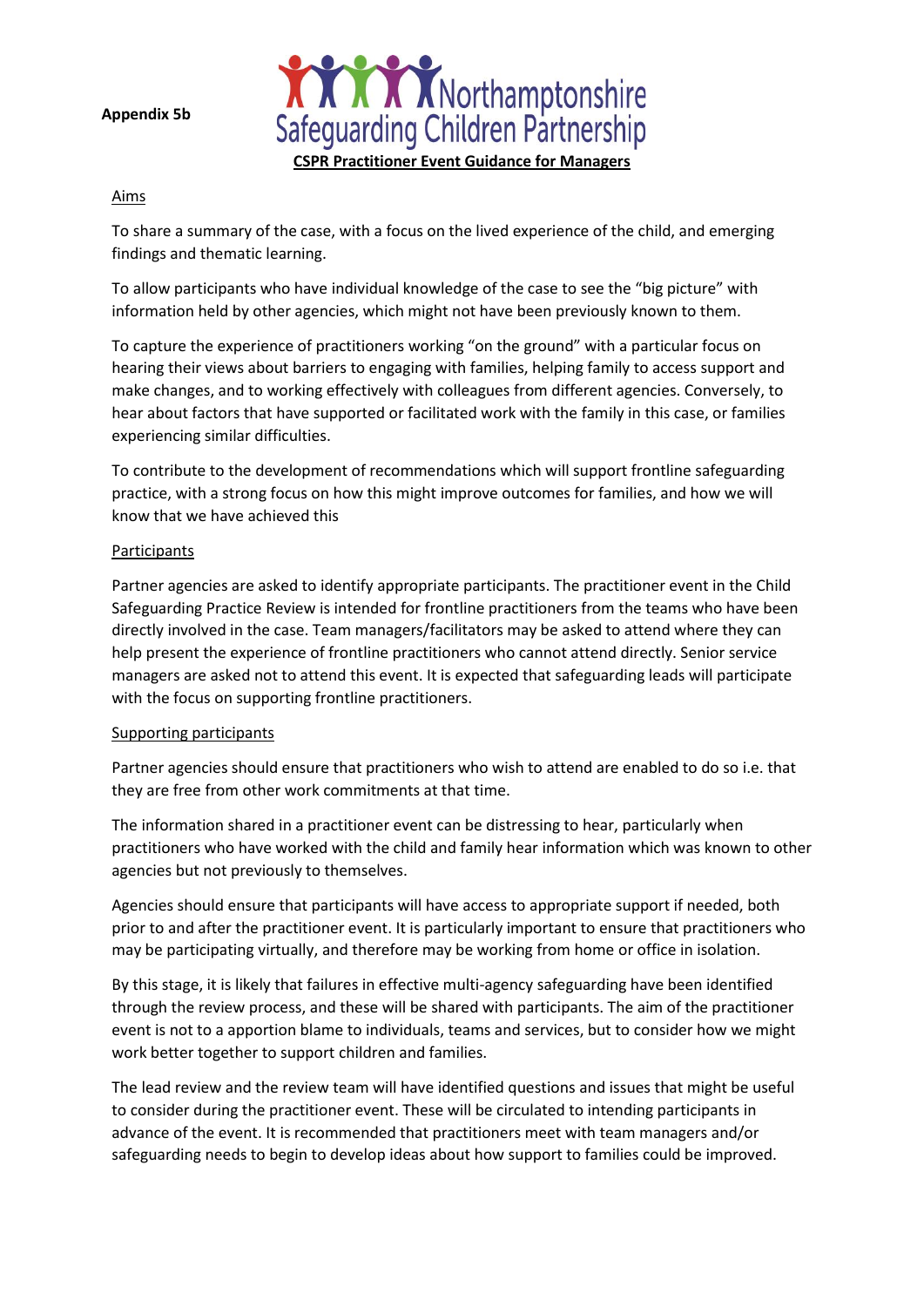

Practitioners who have had significant case involvement will not be required to attend if they consider that this might be too distressing for them. These individuals may well have the most relevant experience to help the review team understand the barriers to effective safeguarding in this case and it is important that these are shared, for example by a team manager, at the practitioner event. It may be appropriate for key individual frontline practitioners with case involvement to have a one-to-one meeting or discussion with the lead review.

Once again we would like to highlight that practitioners with direct case involvement should receive appropriate support throughout the process of the case review.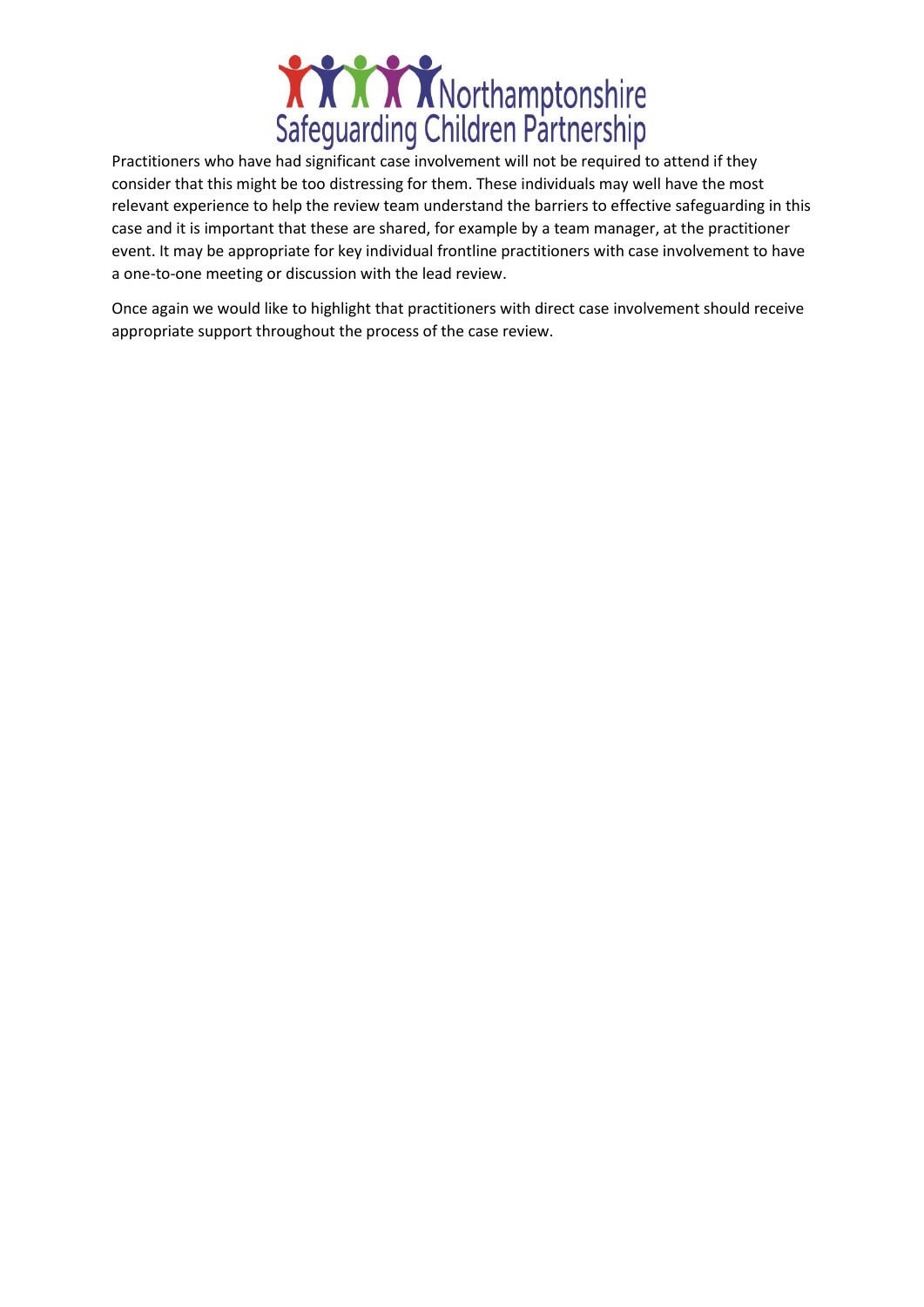#### **Appendix 6**



When a child has died been seriously harmed through abuse or neglect, a number of parallel investigations and case reviews may need to take place, alongside a Child Safeguarding Practice Review. These can include:

- Criminal investigations and prosecutions
- Care proceedings in the Family Proceedings Court
- Single agency reviews such as Serious Incident reviews within health services or Case Mapping in the Children's Trust
- On-going active statutory case management for the child and / or siblings or
- Disciplinary processes

It is a general principle that any parallel investigations and reviews should not normally raise any significant barriers around sharing information required by the child safeguarding practice review, and in particular there should be no barrier to sharing information from agency records. However, in some specific circumstances parallel processes may impact on practitioner engagement, and/or the engagement of family members with the child safeguarding practice review. Ongoing criminal investigations or prosecutions may require a delay in publication of completed reviews.

NSCP's approach to managing the interface between CSPR's and any parallel processes is as follows:

#### **Criminal investigations and prosecutions:**

The LLR subgroup representative for Northamptonshire police will keep the NSCP business office updated about any criminal investigations and prosecutions, and will also ensure that the business office has the contact details of the Officer in Charge of the case.

The business office will provide the OIC with the terms of reference of the CSPR, and will notify them of the date of any practitioner event, and the lines of enquiry to be explored at practitioner event. The OIC will also be invited to participate in the practitioner event. The business office will also liaise with the OIC regarding any restrictions on family engagement, when there is or may be a criminal investigation or prosecution. We will not expect to publish any final overview report until the completion of any prosecution.

#### **Care proceedings in the Family Proceedings Court**

The LLR representative for the Children's Trust will keep the NSCP Business Office updated about the conduct of any proceedings in the Family Proceedings Court, including findings and outcomes for the child or any associated siblings. The Children's Trust LLR representative will make sure that the Business Office has current details of the allocated Social Worker's team. The allocated Social Worker and their Team Manager will be invited to participate in the practitioner event, along with any other workers who have had significant engagement with the child / family. The business office will also liaise with the allocated Social Worker with regard to progress and outcome of any planning processes (Targeted Support / CiN / CP / CiC or Care and permanence proceedings).

#### **Single agency reviews, on-going case management and disciplinary processes:**

LLR subgroup members will be expected to inform the NSCP business office of any parallel processes in relation to any case which is the subject of a child safeguarding practice review. In general, we